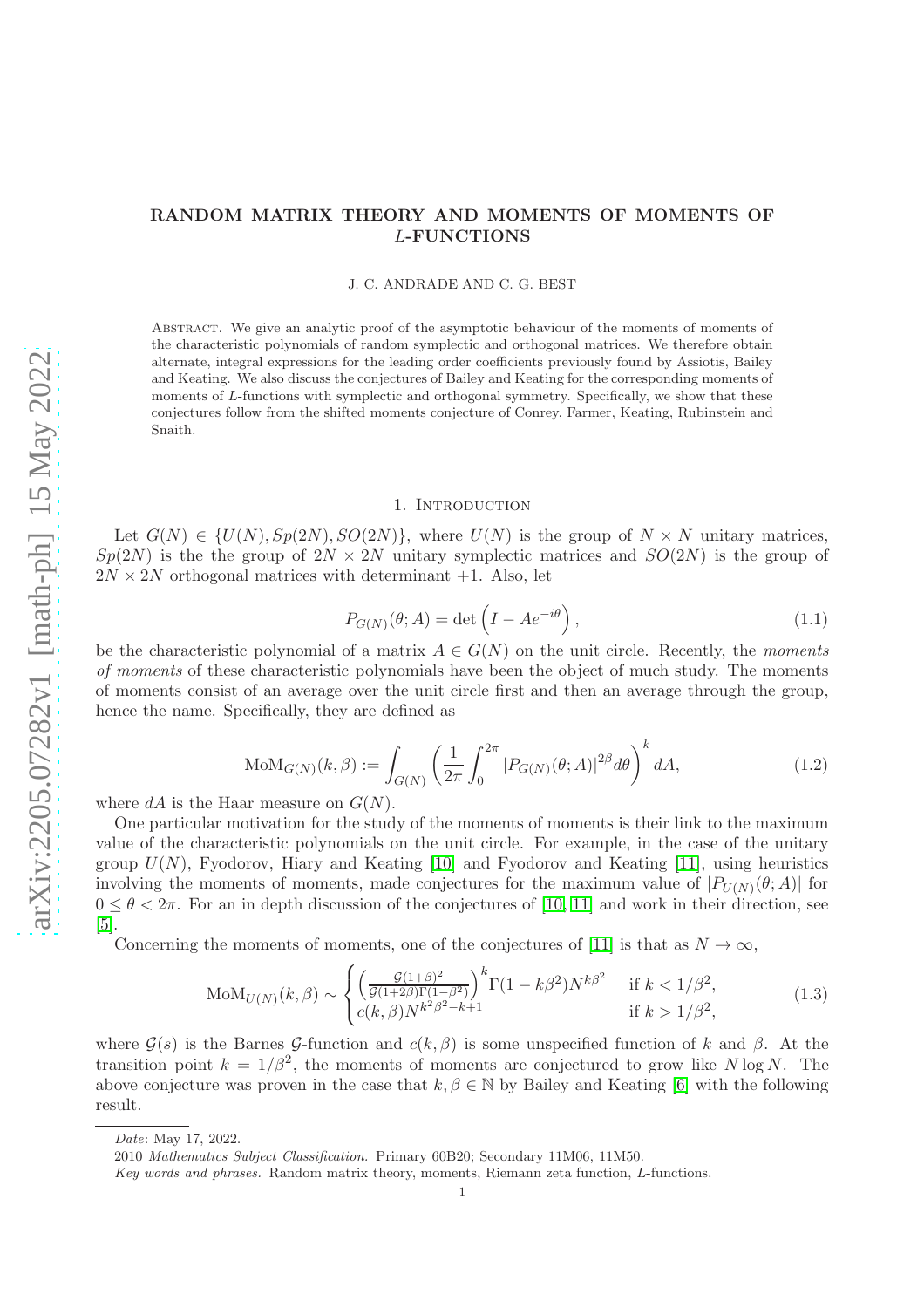<span id="page-1-0"></span>**Theorem 1.1** (Bailey-Keating [\[6\]](#page-16-3)). For  $k, \beta \in \mathbb{N}$ ,

<span id="page-1-3"></span>
$$
MoM_{U(N)}(k, \beta) = c(k, \beta)N^{k^{2}\beta^{2}-k+1}\left(1 + O\left(\frac{1}{N}\right)\right),
$$
\n(1.4)

where  $c(k, \beta)$  can be written explicitly in the form of an integral. Furthermore,  $\text{MoM}_{U(N)}(k, \beta)$  is a polynomial in N of degree  $k^2\beta^2 - k + 1$ .

The proof of theorem [1.1](#page-1-0) uses the fact that for  $k \in \mathbb{N}$ , one can change the order of integration to obtain

$$
\text{MoM}_{U(N)}(k,\beta) = \frac{1}{(2\pi)^k} \int_0^{2\pi} \cdots \int_0^{2\pi} I_{k,\beta}(U(N),\theta_1,\ldots,\theta_k) d\theta_1 \ldots d\theta_k, \tag{1.5}
$$

where

$$
I_{k,\beta}(U(N),\underline{\theta}) = \int_{U(N)} \prod_{j=1}^{k} |P_{U(N)}(\theta_j;A)|^{2\beta} dA.
$$
 (1.6)

The function  $I_{k,\beta}(U(N),\underline{\theta})$  is an autocorrelation function of the characteristic polynomials and was computed by Conrey et al. [\[8\]](#page-16-4). Two equivalent expressions for  $I_{k,\beta}(U(N),\theta)$  are given in [8]; one takes the form of a combinatorial sum and the other is as a multiple contour integral. The first of these was used in [\[6\]](#page-16-3) to prove that  $\text{MoM}_{U(N)}(k, \beta)$  is a polynomial and then a complex analytic argument using the integral representation was used to determine the asymptotic behaviour.

Assiotis and Keating [\[3\]](#page-16-5) gave an alternate proof of the asymptotic formula in theorem [1.1](#page-1-0) using a combinatorial approach involving constrained Gelfand-Tsetlin patterns. They therefore obtained a different expression for the leading order coefficient  $c(k, \beta)$  as the volume of a certain region. It is remarked in [\[3\]](#page-16-5) that their expression for  $c(k, \beta)$  appears to be very difficult to obtain from the expression obtained in [\[6\]](#page-16-3).

The approach used in [\[3\]](#page-16-5) was then extended by Assiotis, Bailey and Keating [\[4\]](#page-16-6) to the symplectic and special orthogonal groups to determine the asymptotic behaviour of the moments of moments for  $k, \beta \in \mathbb{N}$ . Their results are stated below.

<span id="page-1-1"></span>**Theorem 1.2** (Assiotis et al. [\[4\]](#page-16-6)). Let  $k, \beta \in \mathbb{N}$ . Then,  $\text{MoM}_{Sp(2N)}(k, \beta)$  is a polynomial function in N. Moreover,

<span id="page-1-4"></span>
$$
\text{MoM}_{Sp(2N)}(k,\beta) = \mathfrak{c}_{Sp}(k,\beta) N^{k\beta(2k\beta+1)-k} \left(1 + O\left(\frac{1}{N}\right)\right),\tag{1.7}
$$

where the leading order term coefficient  $c_{Sp}(k, \beta)$  is the volume of a certain convex region and is strictly positive.

<span id="page-1-2"></span>**Theorem 1.3** (Assiotis et al. [\[4\]](#page-16-6)). Let  $k, \beta \in \mathbb{N}$ . Then,  $\text{MoM}_{SO(2N)}(k, \beta)$  is a polynomial function in N. Moreover,

$$
MoM_{SO(2N)}(1,1) = 2(N+1)
$$
\n(1.8)

otherwise,

<span id="page-1-5"></span>
$$
MoM_{SO(2N)}(k, \beta) = \mathfrak{c}_{SO}(k, \beta)N^{k\beta(2k\beta - 1) - k}\left(1 + O\left(\frac{1}{N}\right)\right),\tag{1.9}
$$

where the leading order term coefficient  $\mathfrak{c}_{SO}(k, \beta)$  is given as a sum of volumes of certain convex regions and is strictly positive.

Our goal here is to apply the complex analytic method used in [\[6\]](#page-16-3) to give an alternate proof of the asymptotic formulae in theorems [1.2](#page-1-1) and [1.3.](#page-1-2) In particular, we obtain integral expressions for the leading order coefficients. Our main result is the following.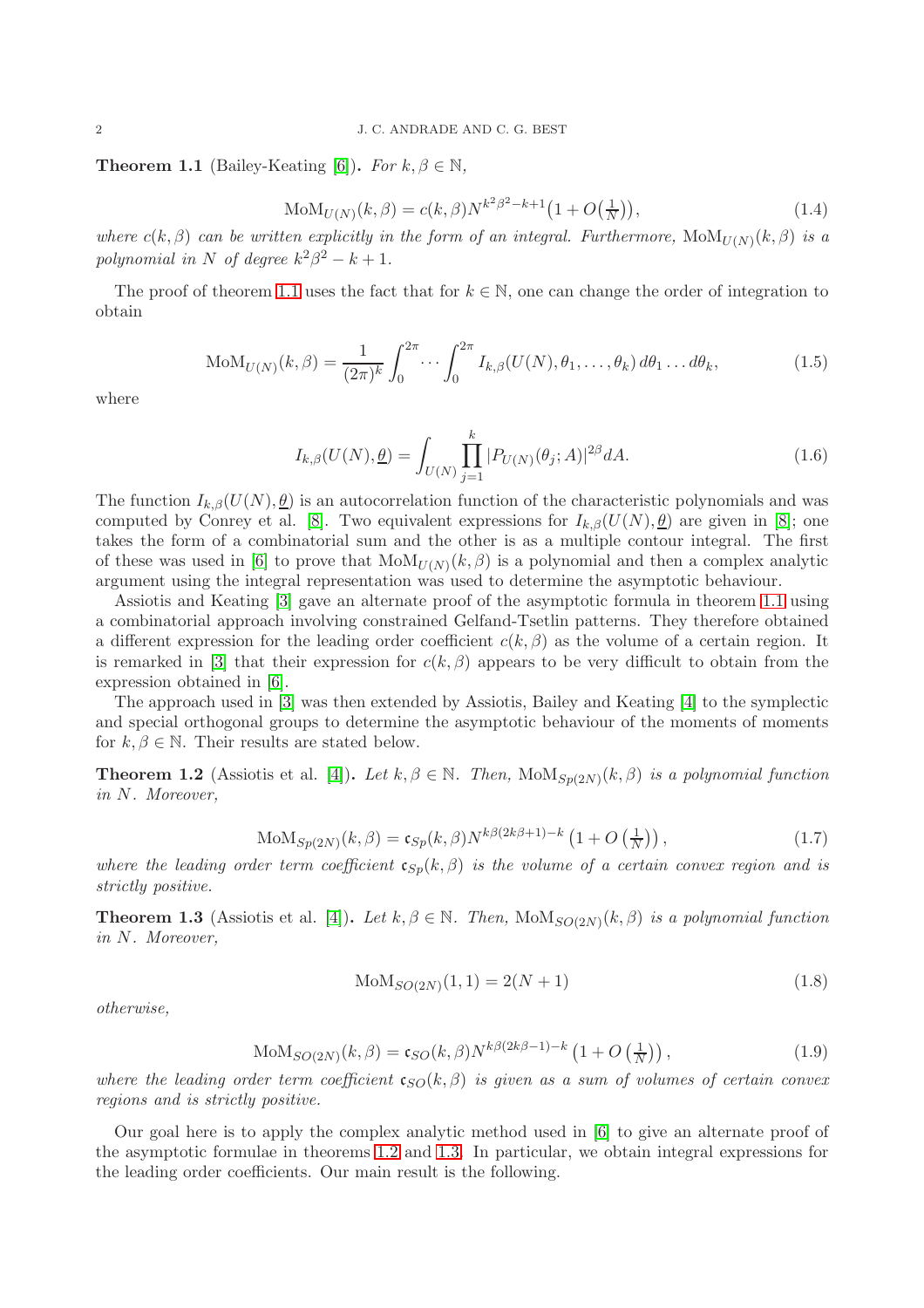<span id="page-2-2"></span>Theorem 1.4. For  $k, \beta \in \mathbb{N}$ ,

$$
\text{MoM}_{Sp(2N)}(k,\beta) = \gamma_{Sp}(k,\beta) N^{k\beta(2k\beta+1)-k} \left(1 + O\left(\frac{1}{N}\right)\right),\tag{1.10}
$$

where  $\gamma_{Sp}(k,\beta)$  is given explicitly in the form of an integral, see [\(2.43\)](#page-10-0).

<span id="page-2-3"></span>**Theorem 1.5.** For  $k, \beta \in \mathbb{N}$  with  $(k, \beta) \neq (1, 1),$ 

$$
\text{MoM}_{SO(2N)}(k,\beta) = \gamma_{SO}(k,\beta)N^{k\beta(2k\beta-1)-k}\left(1+O\left(\frac{1}{N}\right)\right),\tag{1.11}
$$

where  $\gamma_{SO}(k, \beta)$  is given explicitly in the form of an integral, see [\(3.14\)](#page-13-0).

1.1. Moments of moments of L-functions. Also considered in [\[10,](#page-16-0) [11\]](#page-16-1) were the moments of moments of the Riemann zeta function. Analogously to the moments of moments of the characteristic polynomials, these consist of an average first over a short piece of the critical line and then an average over these intervals. Specifically, the moments of moments of  $\zeta(s)$  are defined for  $T > 0$  and  $\text{Re}(\beta) > -1/2$  $\text{Re}(\beta) > -1/2$  $\text{Re}(\beta) > -1/2$  by <sup>1</sup>

$$
MoM_{\zeta_T}(k,\beta) := \frac{1}{T} \int_0^T \left( \int_t^{t+1} |\zeta(\frac{1}{2} + ih)|^{2\beta} dh \right)^k dt.
$$
 (1.12)

These moments of moments are also linked to the extreme values taken by the Riemann zeta function and in [\[11\]](#page-16-1), a conjecture for the local maximum on short intervals was put forward. There has been significant progress on this conjecture, see for example, [\[1,](#page-16-7) [2,](#page-16-8) [12,](#page-16-9) [15\]](#page-16-10).

Bailey and Keating [\[7\]](#page-16-11), using the philosophy that the Riemann zeta function on the critical line can be modelled by the characteristic polynomial of random unitary matrices and theorem [1.1,](#page-1-0) made the following conjecture.

<span id="page-2-1"></span>Conjecture 1.1 (Bailey-Keating [\[7\]](#page-16-11)). For  $k, \beta \in \mathbb{N}$ ,

$$
MoM_{\zeta_T}(k,\beta) = \alpha(k,\beta)c(k,\beta)\left(\log\frac{T}{2\pi}\right)^{k^2\beta^2 - k + 1}\left(1 + O_{k,\beta}\left(\log^{-1}T\right)\right),\tag{1.13}
$$

where  $c(k, \beta)$  is the same coefficient appearing in [\(1.4\)](#page-1-3), and  $\alpha(k, \beta)$  contains the arithmetic information in the form of an Euler product.

It was then proven in [\[7\]](#page-16-11) that conjecture [1.1](#page-2-1) follows from the conjecture of Conrey et al. [\[9\]](#page-16-12) for the shifted moments of the zeta function. Explicitly, they prove that a function which, according to the conjecture of [\[9\]](#page-16-12) approximates  $\text{MoM}_{\zeta_T}(k,\beta)$  up to a power saving in T, does indeed behave asymptotically as conjecture [1.1](#page-2-1) predicts  $\text{MoM}_{\zeta_T}(k,\beta)$  does. The proof is similar to that in [\[6\]](#page-16-3) due to the similarity of the integral expressions for the shifted moments of the unitary characteristic polynomials and the Riemann zeta function.

Finally, Bailey and Keating [\[7\]](#page-16-11) also considered the moments of moments of families L-functions with symplectic or orthogonal symmetry. For each of the symmetry types, the moments of moments consist of an average over a short interval near the symmetry point and then an average through the family. Using theorems [1.2](#page-1-1) and [1.3,](#page-1-2) Bailey and Keating made conjectures for the asymptotic growth of the moments of moments of these families in the same spirit as that of conjecture [1.1.](#page-2-1) Following the proof of both theorems [1.4](#page-2-2) and [1.5](#page-2-3) in sections 2 and 3, we will look at the examples of a symplectic and orthogonal family of L-functions considered in [\[7\]](#page-16-11) and show that the corresponding conjectures of Bailey and Keating also follow from the shifted moments conjecture of [\[9\]](#page-16-12).

<span id="page-2-0"></span><sup>&</sup>lt;sup>1</sup>In [\[10,](#page-16-0) [11\]](#page-16-1), the intervals being averaged over were of length  $2\pi$  rather than 1. However, in [\[7\]](#page-16-11), the intervals were taken to be of length 1 for convenience. The analysis of [\[7\]](#page-16-11) holds for any interval that is  $O(1)$  as  $T \to \infty$ .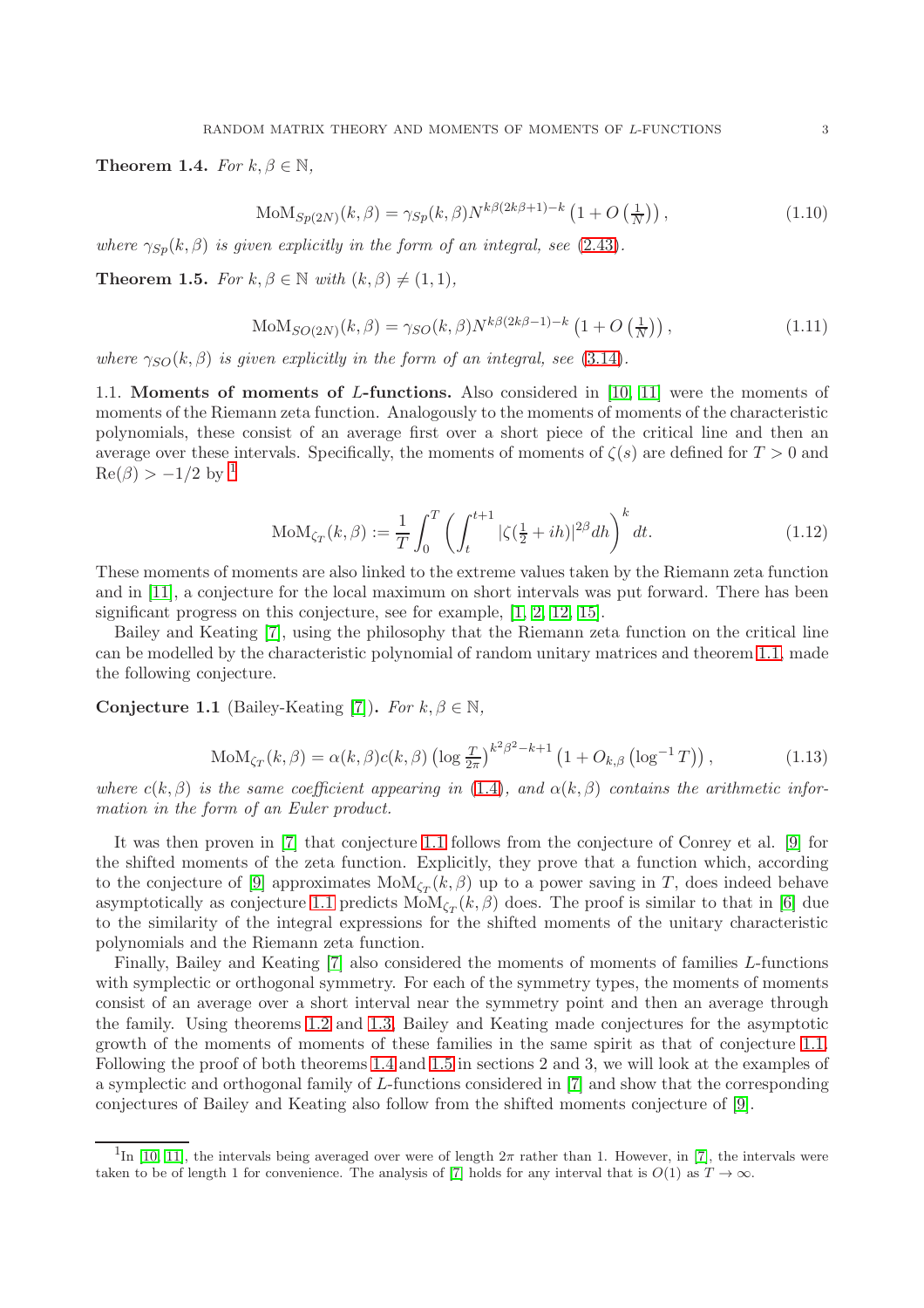### 4 J. C. ANDRADE AND C. G. BEST

## 2. THE SYMPLECTIC GROUP  $Sp(2N)$

In this section we will prove theorem [1.4.](#page-2-2) The argument follows that used in [\[6\]](#page-16-3) and makes use of the complex analytic techniques deployed in [\[13\]](#page-16-13) and [\[14\]](#page-16-14). The eigenvalues of matrices in  $Sp(2N)$ lie on the unit circle and come in complex conjugate pairs  $e^{i\phi_1}, e^{-i\phi_1}, e^{i\phi_2}, e^{-i\phi_2}, \ldots, e^{i\phi_N}, e^{-i\phi_N}$ . Hence,

<span id="page-3-1"></span><span id="page-3-0"></span>
$$
\overline{P_{Sp(2N)}(\theta;A)} = P_{Sp(2N)}(-\theta;A). \tag{2.1}
$$

For  $k, \beta \in \mathbb{N}$ , we can change the order of integration by Fubini's theorem and use [\(2.1\)](#page-3-0) to see that

$$
\text{MoM}_{Sp(2N)}(k,\beta) = \frac{1}{(2\pi)^k} \int_0^{2\pi} \cdots \int_0^{2\pi} I_{k,\beta}(Sp(2N),\theta_1,\ldots,\theta_k) d\theta_1 \cdots d\theta_k, \tag{2.2}
$$

where

$$
I_{k,\beta}(Sp(2N),\underline{\theta}) := \int_{Sp(2N)} \prod_{j=1}^k P_{Sp(2N)}(\theta_j;A)^{\beta} P_{Sp(2N)}(-\theta_j;A)^{\beta} dA.
$$
 (2.3)

The autocorrelation function  $I_{k,\beta}(Sp(2N), \underline{\theta})$  was also calculated by Conrey et al. [\[8\]](#page-16-4). In particular, it can written in the form of a multiple contour integral as

$$
I_{k,\beta}(Sp(2N),\underline{\theta}) = \frac{(-1)^{k\beta} 2^{2k\beta}}{(2\pi i)^{2k\beta} (2k\beta)!} \oint \cdots \oint \prod_{1 \le m \le n \le 2k\beta} \left(1 - e^{-z_m - z_n}\right)^{-1} \times \frac{\Delta(z_1^2, \dots, z_{2k\beta}^2)^2 \prod_{n=1}^{2k\beta} z_n}{\prod_{n=1}^{2k\beta} \prod_{m=1}^k (z_n - i\theta_m)^{2\beta} (z_n + i\theta_m)^{2\beta}} e^{N \sum_{n=1}^{2k\beta} z_n} dz_1 \cdots dz_{2k\beta}, \tag{2.4}
$$

where  $\Delta(z_1, \ldots, z_n) = \prod_{i < j} (z_j - z_i)$  is the Vandermonde determinant and the contours encircle the poles at  $\pm i\theta_m$  for  $1 \leq m \leq k$ .

Each of the  $2k\beta$  contours in [\(2.4\)](#page-3-1) can be deformed into  $2k$  small circles around each of the poles  $\pm i\theta_m$  with connecting straight lines whose contributions will cancel out. The multiple integral  $I_{k,\beta}(Sp(2N),\underline{\theta})$  can therefore be written as a sum of  $(2k)^{2k\beta}$  integrals. For  $j \in \{\pm 1,\ldots,\pm k\}$ , let  $C_j$  denote a small circular contour around  $i\theta_j$  if  $j > 0$  and a small circular contour around  $-i\theta_{-j}$  if  $j < 0$ . Then we have that

<span id="page-3-2"></span>
$$
I_{k,\beta}(Sp(2N),\underline{\theta}) = \frac{(-1)^{k\beta}2^{2k\beta}}{(2\pi i)^{2k\beta}(2k\beta)!} \sum_{\varepsilon_j \in \{\pm 1,\dots,\pm k\}} J_{k,\beta}(\underline{\theta};\varepsilon_1,\dots,\varepsilon_{2k\beta}),\tag{2.5}
$$

where

$$
J_{k,\beta}(\underline{\theta};\underline{\varepsilon}) = \int_{C_{\varepsilon_{2k\beta}}} \cdots \int_{C_{\varepsilon_1}} \prod_{1 \le m \le n \le 2k\beta} \left(1 - e^{-z_m - z_n}\right)^{-1}
$$

$$
\times \frac{\Delta(z_1^2,\ldots,z_{2k\beta}^2)^2 \prod_{n=1}^{2k\beta} z_n}{\prod_{n=1}^{2k\beta} \prod_{m=1}^k (z_n - i\theta_m)^{2\beta} (z_n + i\theta_m)^{2\beta}} e^{N \sum_{n=1}^{2k\beta} z_n} dz_1 \cdots dz_{2k\beta}.
$$
(2.6)

Many of the summands in [\(2.5\)](#page-3-2) are in fact zero as the following lemma demonstrates.

<span id="page-3-3"></span>**Lemma 2.1.** For a choice of contours  $\underline{\varepsilon} = (\varepsilon_1, \ldots, \varepsilon_{2k\beta})$  in [\(2.5\)](#page-3-2) and for  $j \in \{1, \ldots, k\}$ , let  $m_j$  and  $n_j$  be the number of occurrences of j and  $-j$  respectively in  $\underline{\varepsilon}$ . Then, if  $m_j + n_j > 2\beta$  for some j, we have that  $J_{k,\beta}(\underline{\theta};\underline{\varepsilon})$  is identically zero.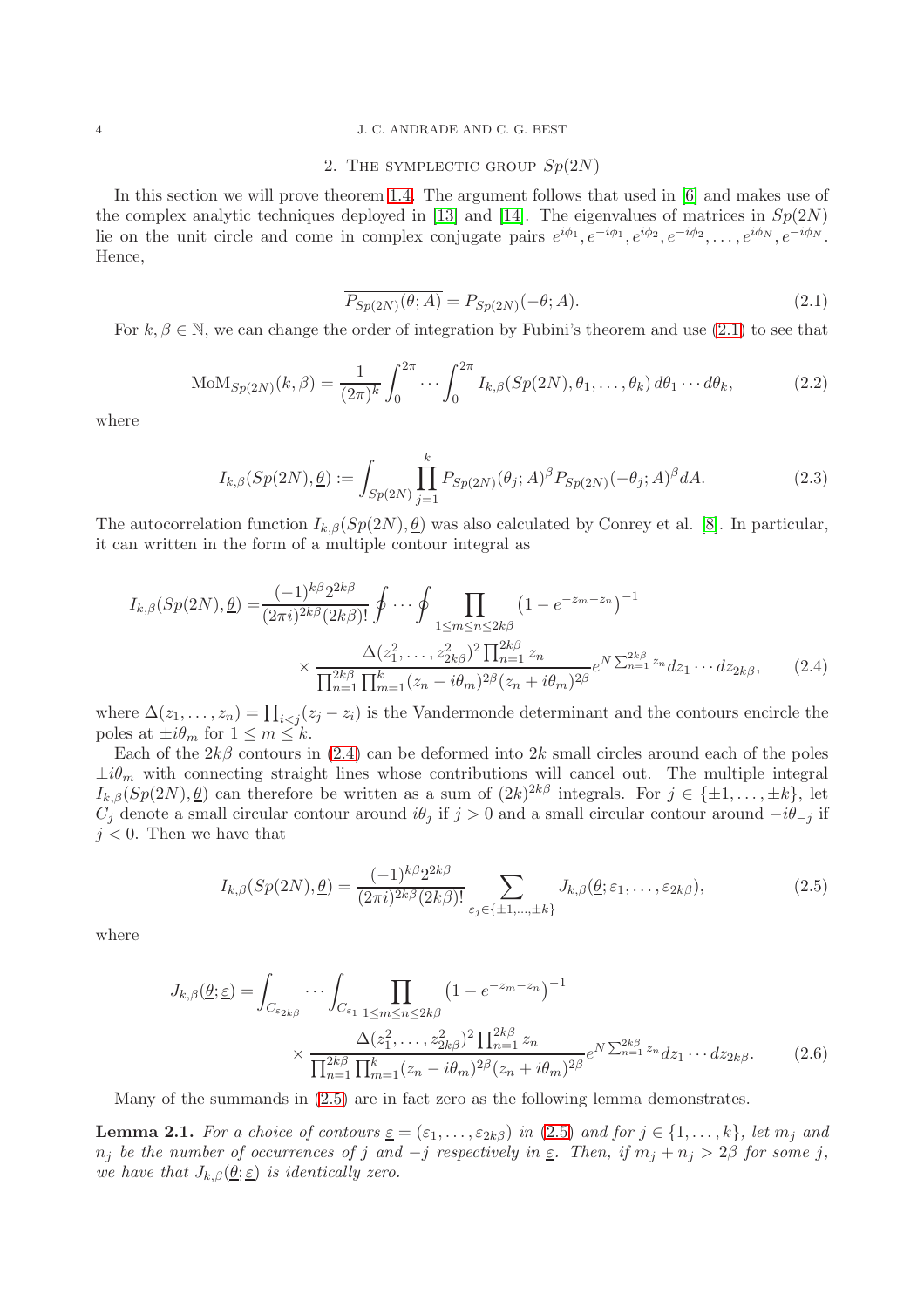Proof. The proof is similar to that of lemma 3.2 in [\[6\]](#page-16-3) and lemma 4.11 in [\[14\]](#page-16-14) but we include it for the sake of completeness. Suppose without loss of generality that  $m_1 + n_1 = 2\beta + 1$  and that

$$
\underline{\varepsilon} = (\underbrace{1,\ldots,1}_{m_1},\underbrace{-1,\ldots,-1}_{2\beta+1-m_1},\underbrace{2,\ldots,2}_{\beta-1},\underbrace{-2,\ldots,-2}_{\beta},\underbrace{3,\ldots,3}_{\beta},\underbrace{-3,\ldots,-3}_{\beta},\ldots,\underbrace{k,\ldots,k}_{\beta},\underbrace{-k,\ldots,-k}_{\beta}). \tag{2.7}
$$

All other cases can be proven in the same way. For simplicity, we assume that  $m_1 = 0$ . If this is not the case, then to  $J_{k,\beta}(\underline{\theta};\underline{\varepsilon})$ , we would make the change of variables  $z_j \mapsto -z_j$  for  $1 \leq j \leq m_1$ and the same argument applies.

Making the change of variables  $z_j \mapsto z_j - i\theta_1$ , the integrand of  $J_{k,\beta}(\underline{\theta};\underline{\varepsilon})$  is then

$$
\frac{G(z_1,\ldots,z_{2\beta+1})\Delta((z_1-i\theta_1)^2,\ldots,(z_{2k\beta}-i\theta_1)^2) dz_1\cdots dz_{2k\beta}}{\prod_{n=1}^{2\beta+1} z_n^{2\beta}},
$$
\n(2.8)

where

$$
G(z_1,...,z_{2\beta+1}) = \frac{\prod_{1 \le m \le n \le 2k\beta} \left(1 - e^{-z_m - z_n + 2i\theta_1}\right)^{-1} \Delta \left((z_1 - i\theta_1)^2, \dots, (z_{2k\beta} - i\theta_1)^2\right) \prod_{n=1}^{2k\beta} (z_n - i\theta_1) e^{N \sum_{n=1}^{2k\beta} (z_n - i\theta_1)} \prod_{n=1}^{2k\beta} \prod_{m=2}^k (z_n - i(\theta_1 + \theta_m))^{2\beta} (z_n + i(\theta_m - \theta_1))^{2\beta} \prod_{n=1}^{2k\beta} (z_n - 2i\theta_1)^{2\beta} \prod_{n=2\beta+2}^{2k\beta} z_n^{2\beta}} (2.9)
$$

is analytic around the origin. The idea now is to show that the coefficient of  $\prod_{n=1}^{2\beta+1} z_n^{-1}$  in the integrand of  $J_{k,\beta}(\underline{\theta};\underline{\varepsilon})$  is zero and hence by the residue theorem, so is the integral. We have seen that  $G(z_1, \ldots, z_{2\beta+1})$  is analytic around zero and we can write the Vandermonde as

$$
\Delta ((z_1 - i\theta_1)^2, \dots, (z_{2k\beta} - i\theta_1)^2) = \Delta ((z_1^2 - 2i\theta_1 z_1), \dots, (z_{2k\beta}^2 - 2i\theta_1 z_{2k\beta}))
$$
  
= 
$$
\sum_{\sigma \in S_{2k\beta}} \text{sgn}(\sigma) \prod_{n=1}^{2k\beta} (z_n^2 - 2i\theta_1 z_n)^{\sigma(n)-1}.
$$
 (2.10)

For each permutation  $\sigma \in S_{2k\beta}$ , we must have  $\sigma(n) - 1 \geq 2\beta$  for at least one  $n \in \{1, 2, ..., 2\beta + 1\}$ . It follows that there are no terms in the expansion of the Vandermonde of the form  $\prod_{n=1}^{2\beta+1} z_n^{a(n)}$ with  $a(n) \leq 2\beta - 1$ . Thus, as  $G(z_1, \ldots, z_{2\beta+1})$  is analytic around zero, the coefficient of  $\prod_{n=1}^{2\beta+1} z_n^{-1}$  in the integrand of  $J_{k,\beta}(\underline{\theta}; \underline{\varepsilon})$  is zero which completes the proof.

Lemma [2.1](#page-3-3) implies that the non-zero summands in [\(2.5\)](#page-3-2) are given by those  $\underline{\varepsilon}$  for which  $m_j + n_j =$ 2β for all j. This and the fact that the integrand of  $J_{k,\beta}(\underline{\theta}; \underline{\varepsilon})$  is a symmetric function of  $z_1, \ldots, z_{2k\beta}$ , means we can rewrite [\(2.5\)](#page-3-2) as

<span id="page-4-0"></span>
$$
I_{k,\beta}(Sp(2N),\underline{\theta}) = \frac{(-1)^{k\beta} 2^{2k\beta}}{(2\pi i)^{2k\beta} (2k\beta)!} \sum_{l_1=0}^{2\beta} \cdots \sum_{l_k=0}^{2\beta} c_{\underline{l}}(k,\beta) J_{k,\beta}(\underline{\theta};l_1,\ldots,l_k),
$$
(2.11)

where  $J_{k,\beta}(\underline{\theta};\underline{l})$  is defined to be  $J_{k,\beta}(\underline{\theta};\underline{\varepsilon})$  with  $\underline{\varepsilon}$  given by

$$
\underline{\varepsilon} = (\underbrace{1, \dots, 1}_{l_1}, \underbrace{-1, \dots, -1}_{2\beta - l_1}, \underbrace{2, \dots, 2}_{l_2}, \underbrace{-2, \dots, -2}_{2\beta - l_2}, \dots, \underbrace{k, \dots, k}_{l_k}, \underbrace{-k, \dots, -k}_{2\beta - l_k}),
$$
(2.12)

and

$$
c_{\underline{l}}(k,\beta) = \binom{2k\beta}{l_1} \binom{2k\beta - l_1}{2\beta - l_1} \binom{(2k-2)\beta}{l_2} \binom{(2k-2)\beta - l_2}{2\beta - l_2} \cdots \binom{2\beta}{l_k} \tag{2.13}
$$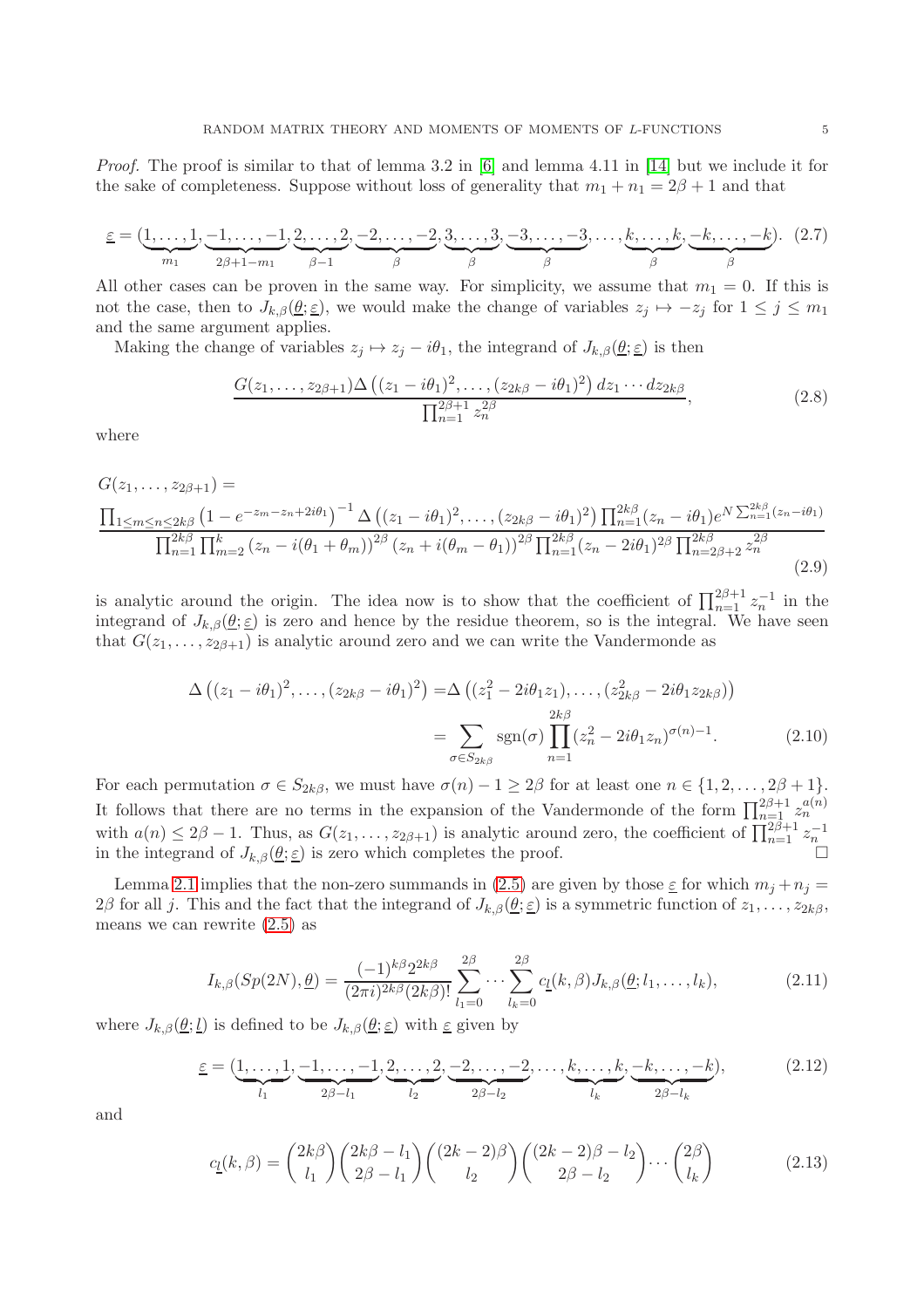counts the number of ways in which  $\underline{\varepsilon}$  can be permuted. The next lemma determines the asymptotic behaviour of  $I_{k,\beta}(Sp(2N), \underline{\theta})$ .

<span id="page-5-1"></span>**Lemma 2.2.** As  $N \to \infty$ , we have

$$
I_{k,\beta}(Sp(2N),\underline{\theta}) \sim \sum_{l_1,\dots,l_k=0}^{2\beta} \frac{(-1)^{k\beta + \sum_{m=1}^k l_m} c_l(k,\beta)}{(2\pi i)^{2k\beta} (2k\beta)!} N^{|\mathcal{A}_{k,\beta;\underline{l}}|} e^{iN \sum_{n=1}^{2k\beta} \mu_n}
$$

$$
\times \int_{C_0} \cdots \int_{C_0} \prod_{\substack{1 \le m \le n \le 2k\beta \\ \mu_m + \mu_n \ne 0}} \left(1 - e^{-\frac{(v_m + v_n)}{N} - i(\mu_m + \mu_n)}\right)^{-1} f(\underline{v}; \underline{l}) \prod_{n=1}^{2k\beta} dv_n, (2.14)
$$

where  $C_0$  denotes a small circular contour around the origin. The set  $\mathcal{A}_{k,\beta;l}$  and the function  $f(\underline{v};\underline{l})$ are defined in the proof, see [\(2.19\)](#page-6-0) and [\(2.26\)](#page-7-0) respectively. Also, the  $\mu_n$  are defined in terms of the  $\theta_m$  in [\(2.16\)](#page-5-0).

*Proof.* In view of [\(2.11\)](#page-4-0), we focus on  $J_{k,\beta}(\underline{\theta}; \underline{l})$ . For a given <u>l</u>, we make the change of variables

<span id="page-5-0"></span>
$$
z_n = \frac{v_n}{N} + i\mu_n,\tag{2.15}
$$

where

$$
\mu_n = \begin{cases}\n\theta_1, & \text{if } 1 \le n \le l_1 \\
-\theta_1, & \text{if } l_1 + 1 \le n \le 2\beta \\
\theta_2, & \text{if } 2\beta + 1 \le n \le 2\beta + l_2 \\
-\theta_2, & \text{if } 2\beta + l_2 + 1 \le n \le 4\beta \\
\vdots & \vdots \\
\theta_k, & \text{if } (2k - 2)\beta + 1 \le n \le (2k - 2)\beta + l_k \\
-\theta_k, & \text{if } (2k - 2)\beta + l_k + 1 \le n \le 2k\beta.\n\end{cases}
$$
\n(2.16)

The contours of integration are then all small circles around the origin. Now, since the Laurent expansion of  $(1-e^{-s})^{-1}$  about its pole at  $s=0$  is

$$
(1 - e^{-s})^{-1} = \frac{1}{s} + O(1),\tag{2.17}
$$

the integrand of  $J_{k,\beta}(\underline{\theta};\underline{l})$  as  $N \to \infty$  is then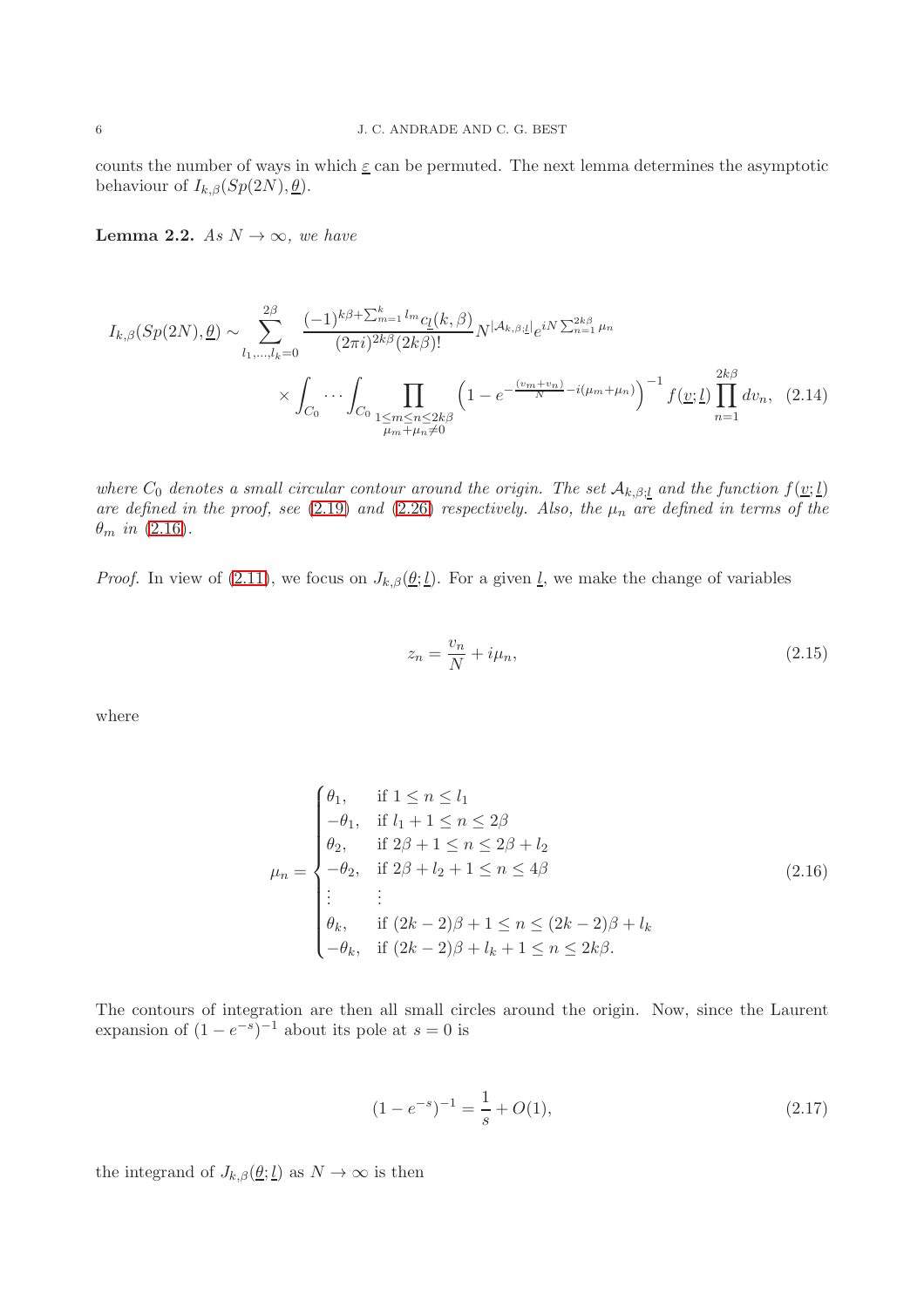$$
\prod_{1 \leq m \leq n \leq 2k\beta} \left(1 - e^{-\frac{(c_m + w_n)}{N} - i(\mu + \mu_n)}\right)^{-1} \Delta \left( \left(\frac{v_1}{N} + i\mu_1\right)^2, \dots, \left(\frac{v_{2k}\beta}{N} + i\mu_{2k\beta}\right)^2 \right)^2
$$
\n
$$
\times \frac{\prod_{n=1}^{2k\beta} \left(\frac{v_n}{N} + i\mu_n\right)}{\prod_{n=1}^{2k\beta} \prod_{n=1}^{k} \left(\frac{v_n}{N} + i(\mu_n - \theta_m)\right)^{2\beta} \left(\frac{v_n}{N} + i(\mu_n + \theta_m)\right)^{2\beta}} e^{\sum_{n=1}^{2k\beta} v_n} e^{iN \sum_{n=1}^{2k\beta} \mu_n} \prod_{n=1}^{2k\beta} \frac{dv_n}{N}
$$
\n
$$
= \left(1 + O\left(\frac{1}{N}\right)\right) N^{-2k\beta} \prod_{1 \leq m \leq n \leq 2k\beta} \left(1 - e^{-\frac{(v_m + v_n)}{N} - i(\mu_m + \mu_n)}\right)^{-1} e^{\sum_{n=1}^{2k\beta} v_n} e^{iN \sum_{n=1}^{2k\beta} \mu_n} \frac{2k\beta}{\mu_n} \prod_{n=1}^{2k} \frac{dv_n}{m + \mu_n} \right)^{2\beta}
$$
\n
$$
\times \prod_{n=1}^{2k\beta} \prod_{n=1}^{k} (i\mu_n) \frac{\prod_{n=1}^{2k} \left(\frac{v_n}{N} + i\mu_n\right)^2 \prod_{n=1}^{2k} \left(\frac{v_n}{v_n - v_m}\right)^2}{\prod_{n=1}^{2k} \left(\frac{v_n}{v_n + v_m}\right)^{2\beta}}}{\prod_{n=1}^{2k\beta} \prod_{n=1}^{2k} (i\mu_n - i\mu_n)^{2\beta}} e^{\sum_{n=1}^{2k\beta} \left(\frac{v_n}{v_n - v_m}\right)^2} \prod_{n=1}^{2k\beta} dv_n}
$$
\n
$$
= \left(1 + O\left(\frac{1}{N}\right)\right) (-1)^{k\beta} N^{4k\beta^2 - 2k\beta} \prod_{1 \leq m \leq n \leq
$$

The power of  $N$  coming from the products in the second line of  $(2.18)$  is determined by the size of the following sets:

<span id="page-6-0"></span>
$$
\mathcal{A}_{k,\beta;\underline{l}} := \{ (m,n) : 1 \le m < n \le 2k\beta, \mu_m + \mu_n = 0 \},\tag{2.19}
$$

$$
\mathcal{B}_{k,\beta;\underline{l}} := \{(m,n) : 1 \le m < m \le 2k\beta, \mu_m - \mu_n = 0\}.\tag{2.20}
$$

Using the definition of  $\mu_1, \ldots, \mu_{2k\beta}$ , we have that

<span id="page-6-1"></span>
$$
|\mathcal{A}_{k,\beta;\underline{l}}| = \sum_{m=1}^{k} l_m (2\beta - l_m),
$$
\n(2.21)

and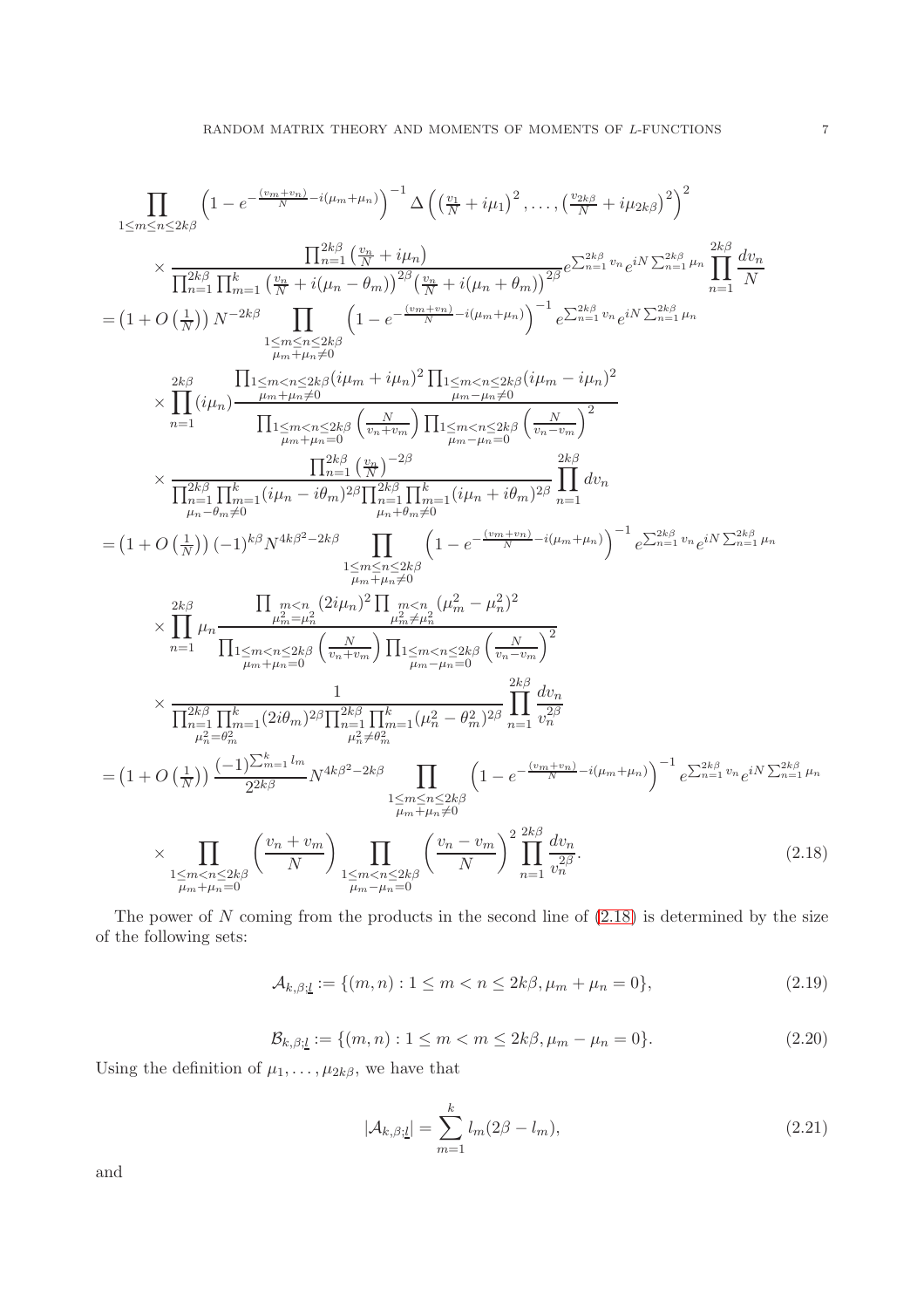$$
|\mathcal{B}_{k,\beta;\underline{l}}| = k\beta(2\beta - 1) + \sum_{m=1}^{k} l_m(l_m - 2\beta).
$$
 (2.22)

In particular,

$$
|\mathcal{A}_{k,\beta;\underline{l}}| + |\mathcal{B}_{k,\beta;\underline{l}}| = \#\{(m,n) : 1 \le m < n \le 2k\beta, \mu_m^2 = \mu_n^2\} = k\beta(2\beta - 1),\tag{2.23}
$$

and the power of  $N$  in the second line of  $(2.18)$  is

$$
-|\mathcal{A}_{k,\beta;\underline{l}}| - 2|\mathcal{B}_{k,\beta;\underline{l}}| = |\mathcal{A}_{k,\beta;\underline{l}}| - 2k\beta(2\beta - 1). \tag{2.24}
$$

Therefore the integrand of  $J_{k,\beta}(\underline{\theta};\underline{l})$  as  $N\to\infty$  is

$$
(1+O(\frac{1}{N})) \frac{(-1)^{\sum_{m=1}^{k} l_m}}{2^{2k\beta}} N^{|\mathcal{A}_{k,\beta;\underline{l}}|} \prod_{\substack{1 \le m \le n \le 2k\beta \\ \mu_m + \mu_n \neq 0}} \left(1 - e^{-\frac{(v_m + v_n)}{N} - i(\mu_m + \mu_n)}\right)^{-1} e^{iN \sum_{n=1}^{2k\beta} \mu_n} f(\underline{v}; \underline{l}) \prod_{n=1}^{2k\beta} dv_n,
$$
\n(2.25)

where

<span id="page-7-0"></span>
$$
f(\underline{v}; \underline{l}) := \frac{\prod_{\substack{1 \le m < n \le 2k \beta \\ \mu_m + \mu_n = 0}} (v_n + v_m) \prod_{\substack{1 \le m < n \le 2k \beta \\ \mu_m - \mu_n = 0}} (v_n - v_m)^2}{\prod_{n=1}^{2k\beta} v_n^{2\beta}} e^{\sum_{n=1}^{2k\beta} v_n}
$$
\n(2.26)

does not depend on  $\theta_1, \ldots, \theta_k$ . Hence, as  $N \to \infty$ ,

$$
I_{k,\beta}(Sp(2N),\underline{\theta}) \sim \sum_{l_1,\dots,l_k=0}^{2\beta} \frac{(-1)^{k\beta + \sum_{m=1}^k l_m} c_{\underline{l}}(k,\beta)}{(2\pi i)^{2k\beta} (2k\beta)!} N^{|\mathcal{A}_{k,\beta;\underline{l}}|} e^{iN \sum_{n=1}^{2k\beta} \mu_n} \times \int_{C_0} \cdots \int_{C_0} \prod_{\substack{1 \le m \le n \le 2k\beta \\ \mu_m + \mu_n \neq 0}} \left(1 - e^{-\frac{(v_m + v_n)}{N} - i(\mu_m + \mu_n)}\right)^{-1} f(\underline{v};\underline{l}) \prod_{n=1}^{2k\beta} dv_n, (2.27)
$$

where  $C_0$  denotes a small circular contour around the origin.

 $\Box$ 

We can now obtain an asymptotic formula for  $\text{MoM}_{Sp(2N)}(k, \beta)$ .

<span id="page-7-1"></span>**Lemma 2.3.** As  $N \to \infty$ , we have

$$
MoM_{Sp(2N)}(k, \beta) \sim \gamma_{Sp}(k, \beta)N^{k\beta(2k\beta+1)-k},\tag{2.28}
$$

where  $\gamma_{Sp}(k, \beta)$  is given in the form of an integral and is defined on the proof, see [\(2.43\)](#page-10-0).

Proof. By lemma [2.2,](#page-5-1) we have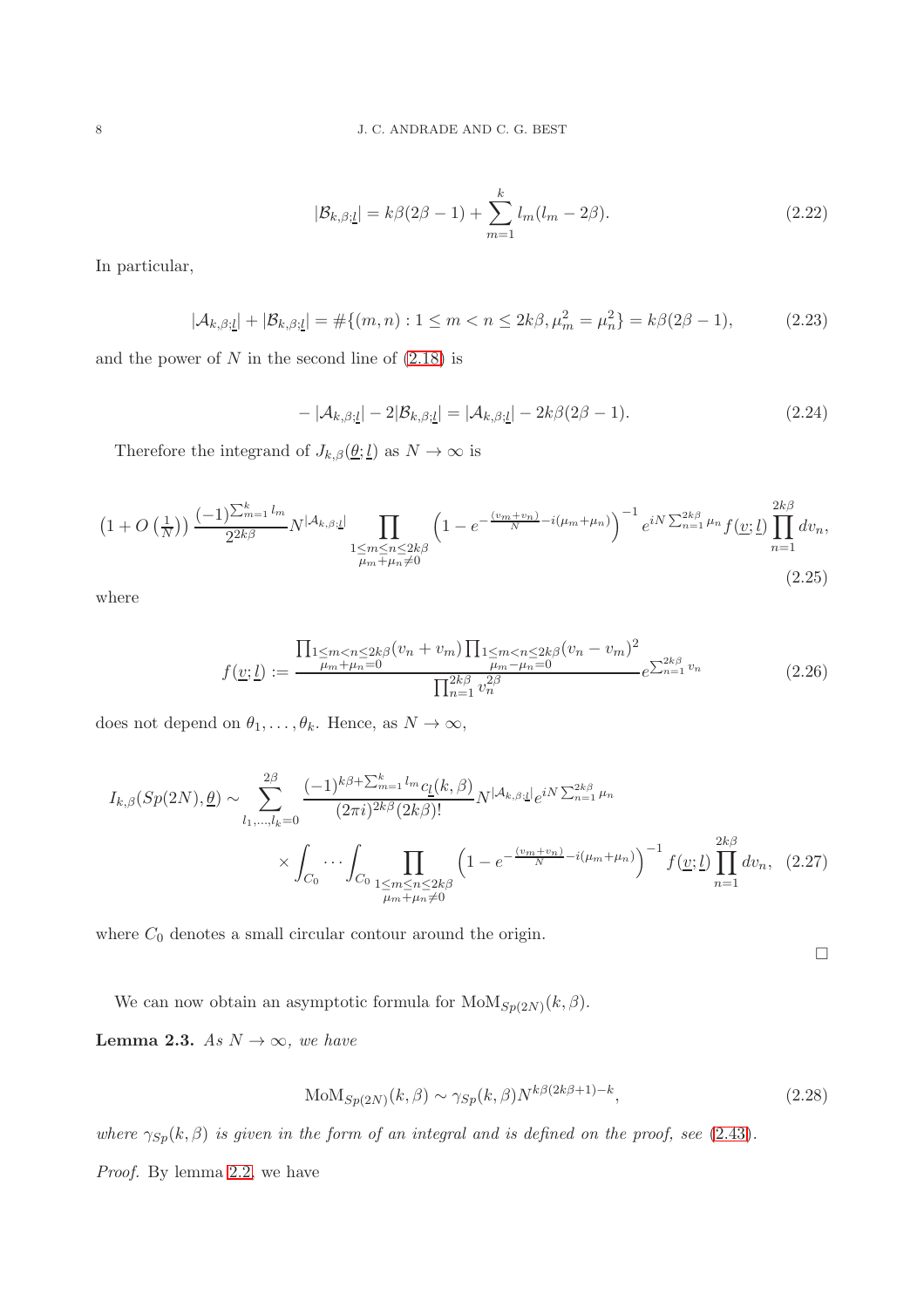$$
\text{MoM}_{Sp(2N)}(k,\beta) = \frac{1}{(2\pi)^k} \int_0^{2\pi} \cdots \int_0^{2\pi} I_{k,\beta}(Sp(2N), \theta_1, \dots, \theta_k) d\theta_1 \cdots d\theta_k
$$
\n
$$
\sim \frac{1}{(2\pi)^k} \sum_{l_1, \dots, l_k=0}^{2\beta} \frac{(-1)^{k\beta + \sum_{m=1}^k l_m} c_l(k,\beta)}{(2\pi i)^{2k\beta} (2k\beta)!} N^{|\mathcal{A}_{k,\beta; \mathcal{L}}|} \int_0^{2\pi} \cdots \int_0^{2\pi} e^{iN \sum_{n=1}^{2k\beta} \mu_n} \times \int_{C_0} \cdots \int_{C_0} \prod_{\substack{1 \le m \le n \le 2k\beta \\ \mu_m + \mu_n \neq 0}} \left(1 - e^{-\frac{(v_m + v_n)}{N} - i(\mu_m + \mu_n)}\right)^{-1} f(\underline{v}; \underline{l}) \prod_{n=1}^{2k\beta} dv_n \prod_{m=1}^k d\theta_m.
$$
\n(2.29)

Changing the order of integration, we have that

$$
\text{MoM}_{Sp(2N)}(k, \beta)
$$
\n
$$
\sim \sum_{l_1, \dots, l_k=0}^{2\beta} \frac{(-1)^{k\beta + \sum_{m=1}^k l_m} c_l(k, \beta)}{(2\pi)^k (2\pi i)^{2k\beta} (2k\beta)!} N^{|\mathcal{A}_{k,\beta;\underline{l}}|} \int_{C_0} \dots \int_{C_0} f(\underline{v}; \underline{l})
$$
\n
$$
\times \int_0^{2\pi} \dots \int_0^{2\pi} \prod_{\substack{1 \le m \le n \le 2k\beta \\ \mu_m + \mu_n \neq 0}} \left(1 - e^{-\frac{(v_m + v_n)}{N} - i(\mu_m + \mu_n)}\right)^{-1} e^{iN \sum_{n=1}^{2k\beta} \mu_n} \prod_{m=1}^k d\theta_m \prod_{n=1}^{2k\beta} dv_n,
$$
\n(2.30)

and we now seek to determine the N dependence of the inner integrals over  $\theta_1, \ldots, \theta_k$ . The first step is to write the integrand explicitly in terms of  $\theta_1, \ldots, \theta_k$  using the definition of  $\mu_1, \ldots, \mu_{2k\beta}$ . The exponential term is

<span id="page-8-0"></span>
$$
\exp\left(iN\sum_{n=1}^{2k\beta}\mu_n\right) = \exp\left(2iN\sum_{m=1}^k(l_m-\beta)\theta_m\right).
$$
\n(2.31)

For the product of  $(1 - e^{-z_m - z_n})^{-1}$  terms, we define the set

$$
\mathcal{T}_{k,\beta;\underline{l}} := \{(m,n) : 1 \le m \le n \le 2k\beta, \mu_m + \mu_n \neq 0\} = \{(m,n) : 1 \le m \le n \le 2k\beta\} \setminus \mathcal{A}_{k,\beta;\underline{l}}, \tag{2.32}
$$

and the following disjoint subsets of  $\mathcal{T}_{k,\beta;\underline{l}}$  for  $1 \leq \sigma \leq \tau \leq k$ :

$$
\mathcal{U}_{\sigma,\tau;\underline{l}}^+ := \{(m,n) \in \mathcal{T}_{k,\beta;\underline{l}} : \mu_m + \mu_n = \theta_\sigma + \theta_\tau\},\tag{2.33}
$$

$$
\mathcal{U}_{\sigma,\tau;\underline{l}}^- := \{ (m,n) \in \mathcal{T}_{k,\beta;\underline{l}} : \mu_m + \mu_n = -(\theta_\sigma + \theta_\tau) \},\tag{2.34}
$$

and

$$
\mathcal{V}_{\sigma,\tau;\underline{l}}^+ := \{ (m,n) \in \mathcal{T}_{k,\beta;\underline{l}} : \mu_m + \mu_n = \theta_\sigma - \theta_\tau \},\tag{2.35}
$$

$$
\mathcal{V}_{\sigma,\tau;\underline{l}}^- := \{ (m,n) \in \mathcal{T}_{k,\beta;\underline{l}} : \mu_m + \mu_n = -(\theta_\sigma - \theta_\tau) \}. \tag{2.36}
$$

Note that  $\mathcal{V}_{\sigma,\tau;\underline{l}}^+ = \mathcal{V}_{\sigma,\tau;\underline{l}}^- = \emptyset$  for  $\sigma = \tau$ . The product of  $(1 - e^{-z_m - z_n})^{-1}$  terms can then be written as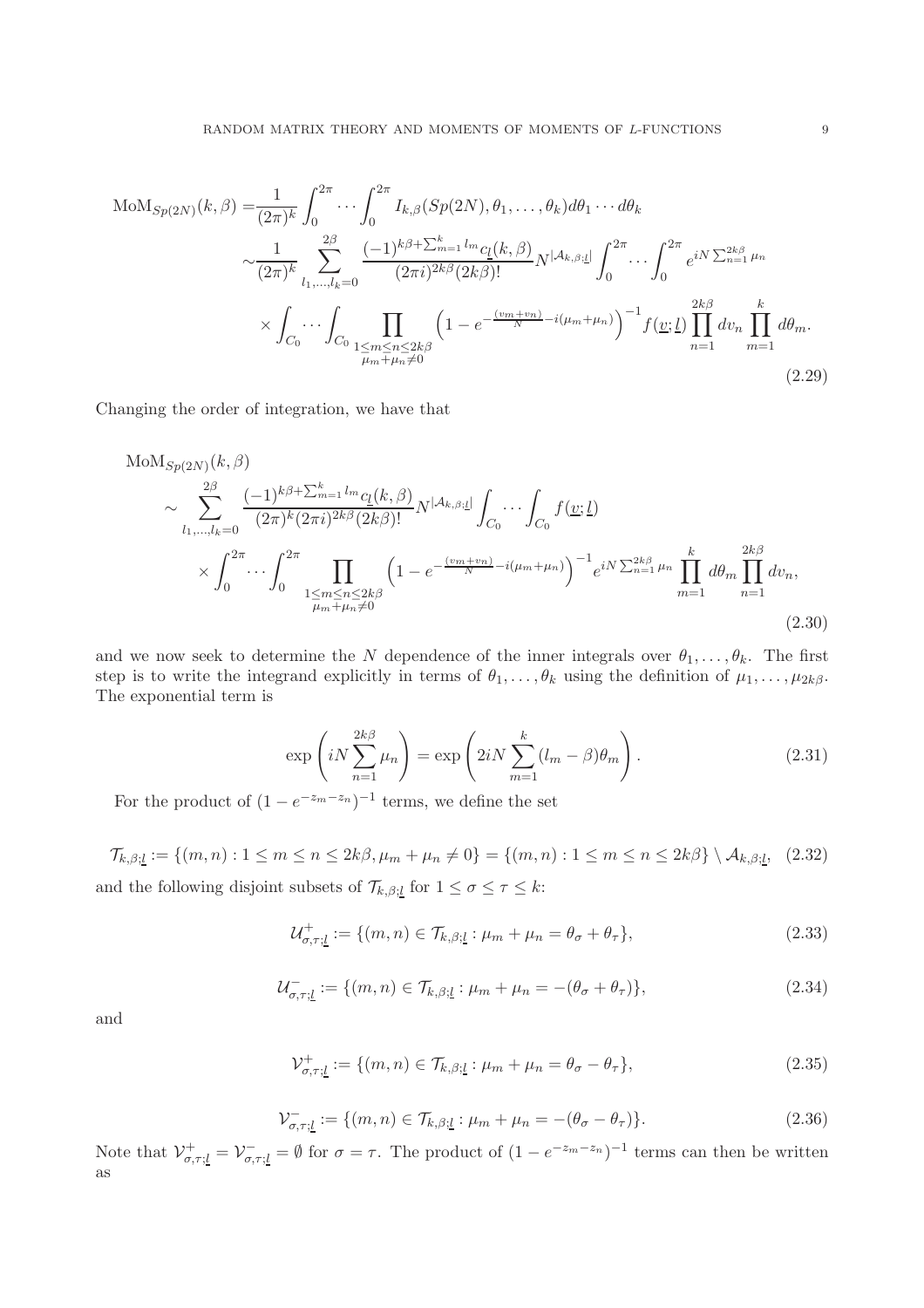$$
\prod_{\substack{1 \le m \le n \le 2k\beta \\ \mu_m + \mu_n \neq 0}} \left( 1 - e^{-\frac{(v_m + v_n)}{N} - i(\mu_m + \mu_n)} \right)^{-1}
$$
\n
$$
= \prod_{1 \le \sigma \le \tau \le k} \prod_{(m,n) \in \mathcal{U}_{\sigma,\tau;\underline{l}}} \left( 1 - e^{-\frac{(v_m + v_n)}{N} - i(\theta_{\sigma} + \theta_{\tau})} \right)^{-1} \prod_{(m,n) \in \mathcal{U}_{\sigma,\tau;\underline{l}}} \left( 1 - e^{-\frac{(v_m + v_n)}{N} + i(\theta_{\sigma} + \theta_{\tau})} \right)^{-1}
$$
\n
$$
\times \prod_{(m,n) \in \mathcal{V}_{\sigma,\tau;\underline{l}}} \left( 1 - e^{-\frac{(v_m + v_n)}{N} - i(\theta_{\sigma} - \theta_{\tau})} \right)^{-1} \prod_{(m,n) \in \mathcal{V}_{\sigma,\tau;\underline{l}}} \left( 1 - e^{-\frac{(v_m + v_n)}{N} + i(\theta_{\sigma} - \theta_{\tau})} \right)^{-1} . \tag{2.37}
$$

Now, we make the change of variables  $t_m = N\theta_m$ . As  $N \to \infty$ , by the Laurent expansion of  $(1 - e^{-s})^{-1}$  about  $s = 0$ , the above product is then

$$
\prod_{\substack{1 \le m \le n \le 2k\beta \\ \mu_m + \mu_n \neq 0}} \left( 1 - e^{-\frac{(v_m + v_n)}{N} - i(\mu_m + \mu_n)} \right)^{-1}
$$
\n
$$
\sim \prod_{1 \le \sigma \le \tau \le k} \prod_{(m,n) \in \mathcal{U}_{\sigma,\tau;\underline{l}}} \frac{N}{v_m + v_n + i(t_\sigma + t_\tau)} \prod_{(m,n) \in \mathcal{U}_{\sigma,\tau;\underline{l}}} \frac{N}{v_m + v_n - i(t_\sigma + t_\tau)}
$$
\n
$$
\times \prod_{(m,n) \in \mathcal{V}_{\sigma,\tau;\underline{l}}} \frac{N}{v_m + v_n + i(t_\sigma - t_\tau)} \prod_{(m,n) \in \mathcal{V}_{\sigma,\tau;\underline{l}}} \frac{N}{v_m + v_n - i(t_\sigma - t_\tau)}.
$$
\n(2.38)

The power of N coming from this product is

<span id="page-9-0"></span>
$$
|\mathcal{T}_{k,\beta;\underline{l}}| = k\beta(2k\beta + 1) - |\mathcal{A}_{k,\beta;\underline{l}}|.
$$
\n(2.39)

We therefore have that as  $N\to\infty,$  the integrals over  $\theta_1,\ldots,\theta_k$  are

$$
\int_{0}^{2\pi} \cdots \int_{0}^{2\pi} \prod_{\substack{1 \le m \le n \le 2k\beta \\ \mu_{m} + \mu_{n} \neq 0}} \left( 1 - e^{-\frac{(v_{m} + v_{n})}{N} - i(\mu_{m} + \mu_{n})} \right)^{-1} e^{iN \sum_{n=1}^{2k\beta} \mu_{n}} \prod_{m=1}^{k} d\theta_{m}
$$
\n
$$
\sim \int_{0}^{2N\pi} \cdots \int_{0}^{2N\pi} \frac{N^{k\beta(2k\beta+1)-k-|\mathcal{A}_{k,\beta; \underline{i}}|} e^{2i \sum_{m=1}^{k} (\mu_{m} - \beta) t_{m}}}{\prod_{1 \le \sigma \le \tau \le k} \prod_{(m,n) \in \mathcal{U}_{\sigma,\tau;\underline{i}}^{+}} (v_{m} + v_{n} + i(t_{\sigma} + t_{\tau})) \prod_{(m,n) \in \mathcal{U}_{\sigma,\tau;\underline{i}}^{-}} (v_{m} + v_{n} - i(t_{\sigma} + t_{\tau}))}
$$
\n
$$
\times \frac{dt_{1} \cdots dt_{k}}{\prod_{(m,n) \in \mathcal{V}_{\sigma,\tau;\underline{i}}^{+}} (v_{m} + v_{n} + i(t_{\sigma} - t_{\tau})) \prod_{(m,n) \in \mathcal{V}_{\sigma,\tau;\underline{i}}^{-}} (v_{m} + v_{n} - i(t_{\sigma} - t_{\tau}))}
$$
\n
$$
\sim N^{k\beta(2k\beta+1)-k-|\mathcal{A}_{k,\beta;\underline{i}}|} \Psi_{k,\beta}(\underline{v};\underline{l}), \qquad (2.40)
$$

where

$$
\Psi_{k,\beta}(\underline{v};\underline{l})
$$
\n
$$
:= \int_0^\infty \cdots \int_0^\infty \frac{e^{2i \sum_{m=1}^k (l_m - \beta)t_m}}{\prod_{1 \le \sigma \le \tau \le k} \prod_{(m,n) \in \mathcal{U}_{\sigma,\tau;\underline{l}}} (v_m + v_n + i(t_\sigma + t_\tau)) \prod_{(m,n) \in \mathcal{U}_{\sigma,\tau;\underline{l}}} (v_m + v_n - i(t_\sigma + t_\tau))}
$$
\n
$$
\times \frac{dt_1 \cdots dt_k}{\prod_{(m,n) \in \mathcal{V}_{\sigma,\tau;\underline{l}}} (v_m + v_n + i(t_\sigma - t_\tau)) \prod_{(m,n) \in \mathcal{V}_{\sigma,\tau;\underline{l}}} (v_m + v_n - i(t_\sigma - t_\tau))}.
$$
\n(2.41)

Returning now to  $(2.30)$  and using  $(2.40)$ , we have that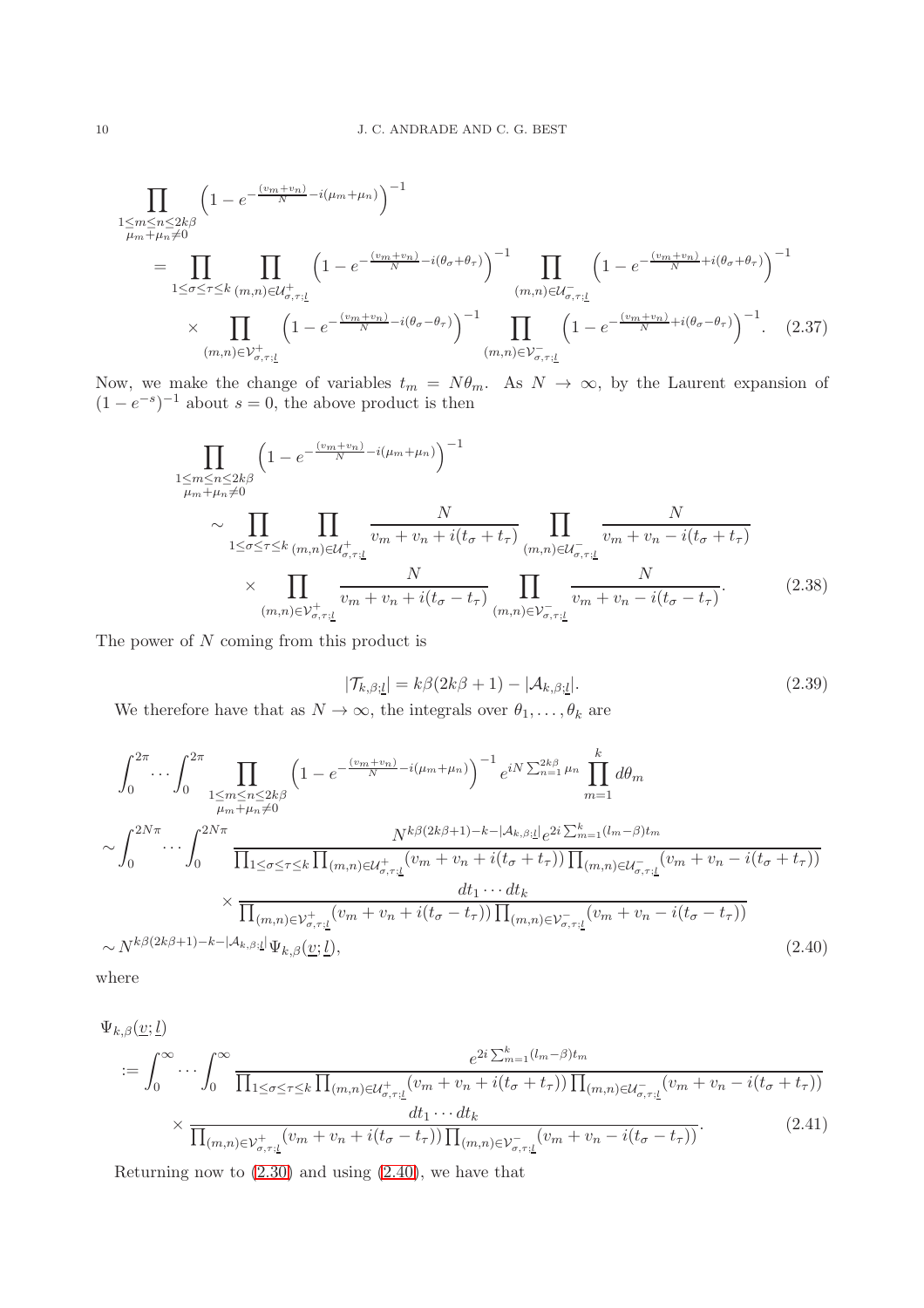$$
MoM_{Sp(2N)}(k, \beta) \sim \gamma_{Sp}(k, \beta)N^{k\beta(2k\beta+1)-k},\tag{2.42}
$$

where

<span id="page-10-0"></span>
$$
\gamma_{Sp}(k,\beta) := \sum_{l_1,\dots,l_k=0}^{2\beta} \frac{(-1)^{k\beta + \sum_{m=1}^k l_m} c_l(k,\beta)}{(2\pi)^k (2\pi i)^{2k\beta} (2k\beta)!} \int_{C_0} \cdots \int_{C_0} f(\underline{v};\underline{l}) \Psi_{k,\beta}(\underline{v};\underline{l}) \prod_{n=1}^{2k\beta} dv_n, \tag{2.43}
$$

and this completes the proof.

Proof of theorem [1.4.](#page-2-2) To complete the proof of theorem [1.4,](#page-2-2) we compare the asymptotic formula in lemma [2.3](#page-7-1) to that of theorem [1.2](#page-1-1) to show that  $\gamma_{Sp}(k,\beta) \neq 0$ . We see that as  $\text{MoM}_{Sp(2N)}(k,\beta)$  is a polynomial in N, we must have  $\gamma_{Sp}(k, \beta) = \mathfrak{c}_{Sp}(k, \beta) > 0$  which concludes the proof.

 $\Box$ 

 $\Box$ 

2.1. A symplectic family of L-functions. For an example of a family of L-functions with symplectic symmetry, Bailey and Keating [\[7\]](#page-16-11) considered the family of quadratic Dirichlet L-functions. For d a fundamental discriminant, let  $\chi_d(n) = \left(\frac{d}{n}\right)$  be the quadratic character defined by the Kronecker symbol. The associated L-function is defined for  $Re(s) > 1$  by

$$
L(s, \chi_d) = \sum_{n=1}^{\infty} \frac{\chi_d(n)}{n^s},\tag{2.44}
$$

and has an analytic continuation to  $\mathbb C$ . The *L*-function satisfies the functional equation

$$
L(s, \chi_d) = X_d(s)L(1 - s, \chi_d),
$$
\n(2.45)

where  $X_d(s) = |d|^{1/2-s} X(s, a)$  with  $a = 0$  if  $d > 0$  and  $a = 1$  if  $d < 0$ , and

$$
X(s,a) = \pi^{s-\frac{1}{2}} \Gamma\left(\frac{1+a-s}{2}\right) \Gamma\left(\frac{s+a}{2}\right)^{-1}.
$$
\n(2.46)

The moments of moments of the family of quadratic Dirichlet L-functions are defined as

$$
MoM_{L_{\chi_d}}(k,\beta) = \frac{1}{D^*} \sum_{|d| \le D} \left( \frac{1}{2\pi} \int_0^{2\pi} L(\frac{1}{2} + i\theta, \chi_d)^{2\beta} d\theta \right)^k,
$$
\n(2.47)

where the sum is only over fundamental discriminants and  $D^*$  is the number of terms in the sum. The conjecture of [\[7\]](#page-16-11) in this case is the following.

<span id="page-10-1"></span>Conjecture 2.1 (Bailey-Keating [\[7\]](#page-16-11)). For  $k, \beta \in \mathbb{N}$ , as  $D \to \infty$ ,

$$
MoM_{L_{\chi_d}}(k,\beta) = \eta(k,\beta)c_{Sp}(k,\beta)(\log D)^{k\beta(2k\beta+1)-k} \left(1 + O_{k,\beta}(\log^{-1} D)\right),
$$
\n(2.48)

where  $\mathfrak{c}_{Sp}(k,\beta)$  corresponds to the leading order coefficient in [\(1.7\)](#page-1-4) and  $\eta(k,\beta)$  contains the arithmetic information.

By adapting the proof of theorem [1.4,](#page-2-2) we can relatively easily prove that conjecture [2.1](#page-10-1) follows from the shifted moment conjecture of [\[9\]](#page-16-12). Changing the order of integration and summation gives

$$
M o M_{L_{\chi_d}}(k,\beta) = \frac{1}{(2\pi)^k} \int_0^{2\pi} \cdots \int_0^{2\pi} \frac{1}{D^*} \sum_{|d| \le D} \prod_{m=1}^k L(\frac{1}{2} + i\theta_m, \chi_d)^{2\beta} d\theta_1 \dots d\theta_k, \tag{2.49}
$$

and the relevant shifted moment conjecture is the following.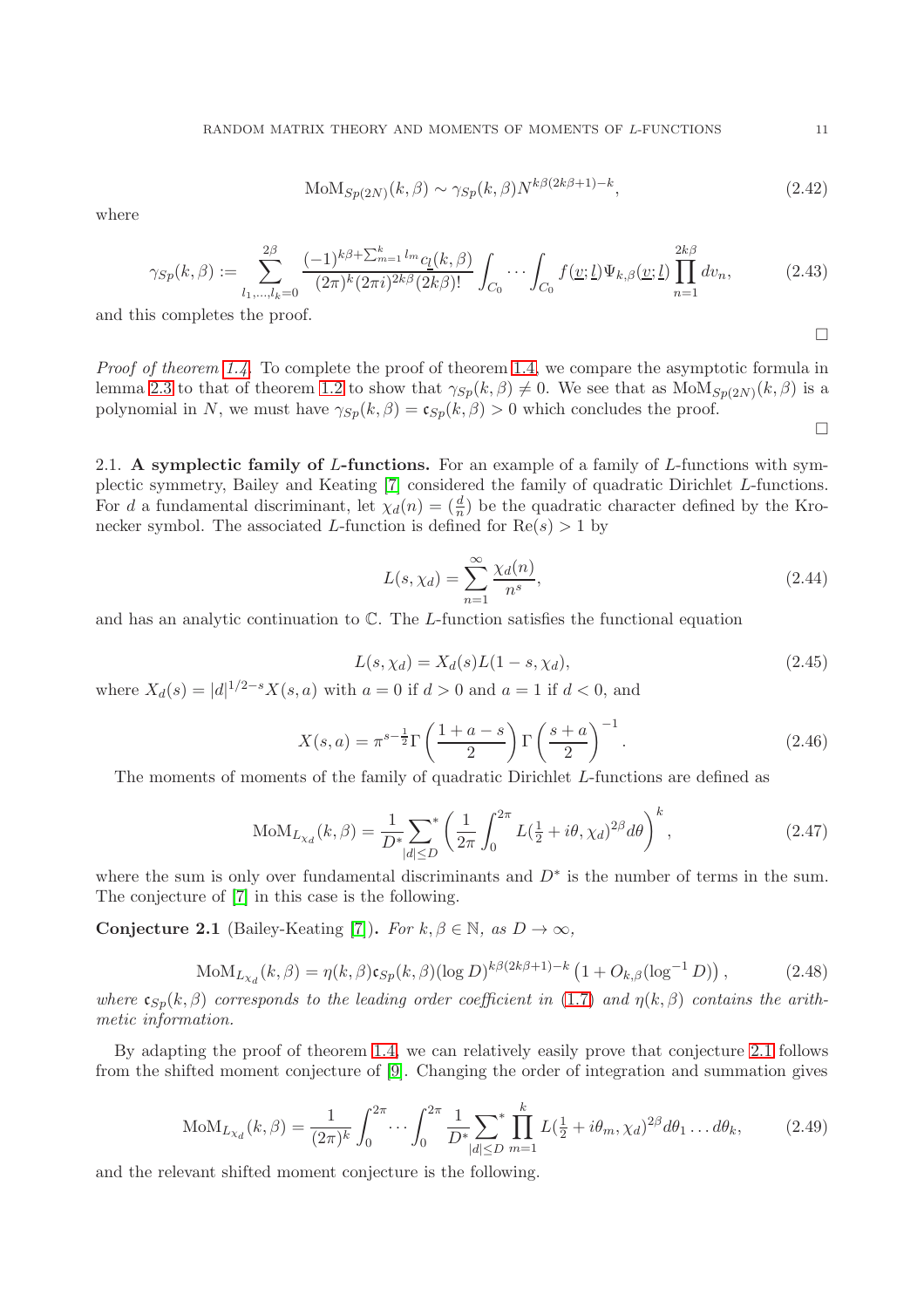**Conjecture 2.2** (Conrey et al. [\[9\]](#page-16-12)). Let  $k, \beta \in \mathbb{N}$  and let  $\underline{\theta} = (\theta_1, \dots, \theta_k) \in \mathbb{R}^k$ . Then,

$$
\frac{1}{D^*} \sum_{|d| \le D} \prod_{m=1}^k L(\frac{1}{2} + i\theta_m, \chi_d)^{2\beta} = \frac{1}{D^*} \sum_{|d| \le D} \prod_{m=1}^k X_d(\frac{1}{2} + i\theta_m)^{\beta} Q_{k,\beta}(\log |d|, \underline{\theta}) + O(D^{-\delta}), \tag{2.50}
$$

for some  $\delta > 0$ , where

$$
Q_{k,\beta}(x,\underline{\theta}) = \frac{(-1)^{k\beta} 2^{2k\beta}}{(2\pi i)^{2k\beta} (2k\beta)!} \times \oint \cdots \oint \frac{G(z_1,\ldots,z_{2k\beta})\Delta(z_1^2,\ldots,z_{2k\beta}^2)^2 \prod_{n=1}^{2k\beta} z_n}{\prod_{n=1}^{2k\beta} \prod_{m=1}^k (z_n - i\theta_m)^{2\beta} (z_n + i\theta_m)^{2\beta}} e^{\frac{x}{2} \sum_{n=1}^{2k\beta} z_n} dz_1 \ldots dz_{2k\beta}, \quad (2.51)
$$

in which the path of integration encloses the poles at  $\pm i\theta_m$  for  $1 \leq m \leq k$ . Also,

$$
G(z_1, \ldots, z_{2k\beta}) = A_{k\beta}(z_1, \ldots, z_{2k\beta}) \prod_{n=1}^{2k\beta} X(\frac{1}{2} + z_n, a)^{-\frac{1}{2}} \prod_{1 \le m \le n \le 2k\beta} \zeta(1 + z_m + z_n), \tag{2.52}
$$

where  $A_{k\beta}$  is the Euler product, absolutely convergent for  $|\text{Re}(z_n)| < 1/2$ , defined by

$$
A_{k\beta}(z_1,\ldots,z_{2k\beta}) = \prod_p \prod_{1 \le m \le n \le 2k\beta} \left(1 - \frac{1}{p^{1+z_m+z_n}}\right)
$$
  
\$\times \left(\frac{1}{2} \left(\prod\_{n=1}^{2k\beta} \left(1 - \frac{1}{p^{1/2+z\_n}}\right)^{-1} + \prod\_{n=1}^{2k\beta} \left(1 + \frac{1}{p^{1/2+z\_n}}\right)^{-1}\right) + \frac{1}{p}\right) \left(1 + \frac{1}{p}\right)^{-1}.\n  
(2.53)

We therefore define

$$
\text{MoM}_{Q_{k,\beta}}(D) := \frac{1}{(2\pi)^k} \int_0^{2\pi} \cdots \int_0^{2\pi} \frac{1}{D^*} \sum_{|d| \le D} \prod_{m=1}^k X_d(\frac{1}{2} + i\theta_m)^{\beta} Q_{k,\beta}(\log |d|, \underline{\theta}) d\theta_1 \dots d\theta_k, \quad (2.54)
$$

which should approximate  $\text{MoM}_{L_{\chi_d}}(k, \beta)$  up to a power saving in D.

Comparing the integral  $Q_{k,\beta}(x,\underline{\theta})$  with the integral expression for  $I_{k\beta}(Sp(2N),\underline{\theta})$  in [\(2.4\)](#page-3-1), we immediately see the similarity on identifying N with  $x/2$ . In particular, the product of  $\zeta(1 +$  $(z_m + z_n)$  terms replaces the product of  $(1 - e^{-z_m - z_n})^{-1}$  terms with both having the same analytic structure with simple poles at  $z_m + z_n = 0$ . This means that the same analysis we applied to  $I_{k\beta}(Sp(2N),\underline{\theta})$  can be applied to  $Q_{k,\beta}(x,\underline{\theta})$  to yield an asymptotic formula for  $\text{MoM}_{Q_{k,\beta}}(D)$ . The function  $G(z_1, \ldots, z_{2k\beta})$  also contains arithmetic information in the Euler product  $A_{k\beta}$  and the  $X(s, a)$  factors. However, these factors do not present any additional difficulties. Using the fact that  $A_{k\beta}$  is analytic in a neighbourhood of zero and  $X(s, a)$  is analytic around  $s = 1/2$  and  $X(\frac{1}{2})$  $(\frac{1}{2}, a) = 1,$ one can show that

$$
\text{MoM}_{Q_{k,\beta}}(D) \sim A_{k\beta}(0,\dots,0) \gamma_{Sp}(k,\beta) \frac{1}{D^*} \sum_{|d| \le D} \left(\frac{\log |d|}{2}\right)^{k\beta(2k\beta+1)-k}
$$
  
=  $A_{k\beta}(0,\dots,0) \gamma_{Sp}(k,\beta) \left(\frac{\log D}{2}\right)^{k\beta(2k\beta+1)-k} \left(1 + O(\log^{-1} D)\right),$  (2.55)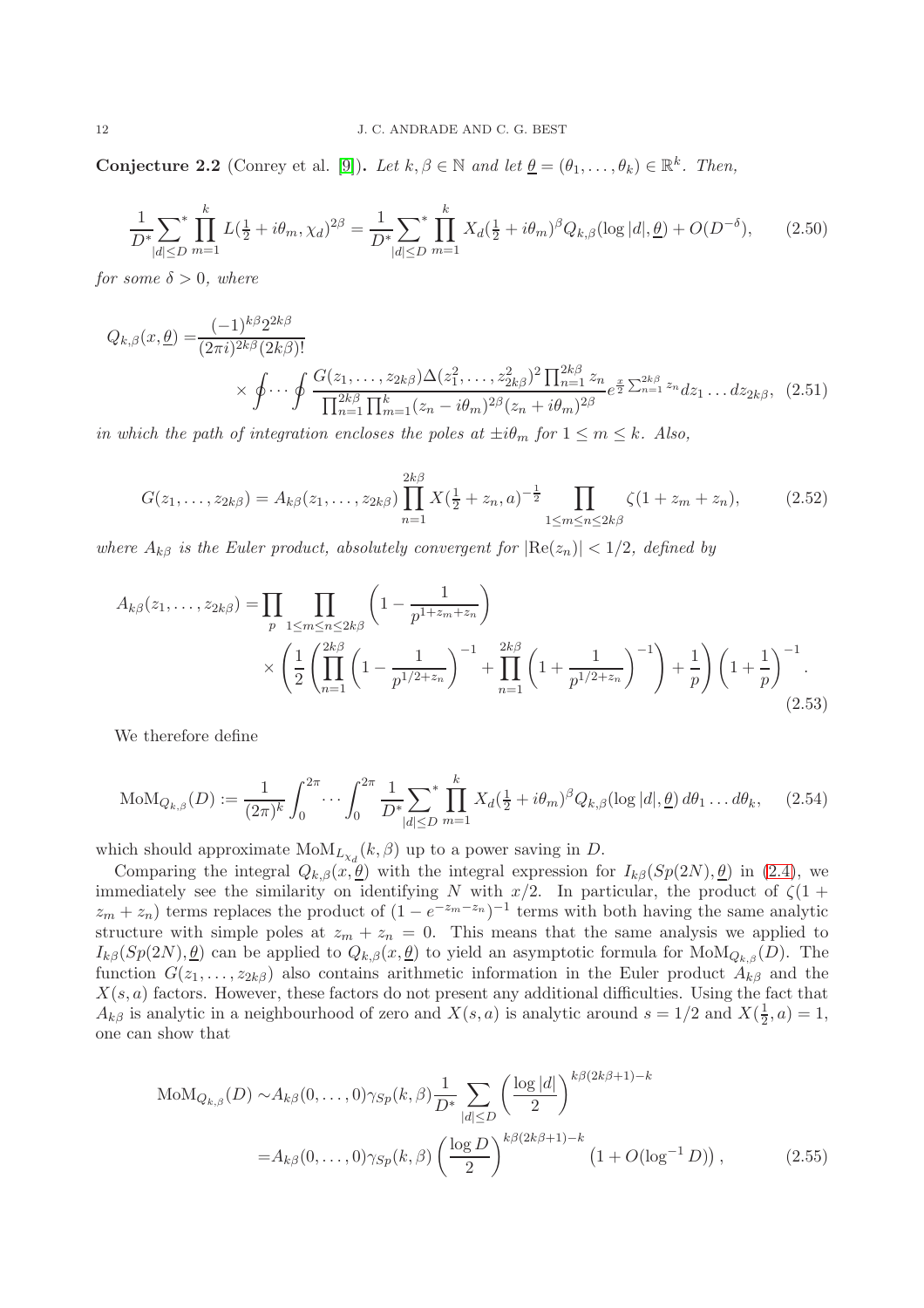where  $\gamma_{Sp}(k,\beta)$  is as defined in [\(2.43\)](#page-10-0). Thus,  $\text{MoM}_{Q_{k,\beta}}(D)$  satisfies the asymptotic formula conjectured for  $\text{MoM}_{L_{\chi_d}}(k, \beta)$  in conjecture [2.1.](#page-10-1)

## 3. THE SPECIAL ORTHOGONAL GROUP  $SO(2N)$

In this section we turn to the orthogonal case and prove theorem [1.5.](#page-2-3) From now on we assume that  $k, \beta \in \mathbb{N}$  with  $k, \beta$  not both 1. As in the symplectic case, the eigenvalues of matrices in  $SO(2N)$ lie on the unit circle and come in complex conjugate pairs so

<span id="page-12-0"></span>
$$
\overline{P_{SO(2N)}(\theta;A)} = P_{SO(2N)}(-\theta;A). \tag{3.1}
$$

Then, as usual, we change the order of integration to write

$$
\text{MoM}_{SO(2N)}(k,\beta) = \frac{1}{(2\pi)^k} \int_0^{2\pi} \cdots \int_0^{2\pi} I_{k,\beta}(SO(2N),\theta_1,\ldots,\theta_k) d\theta_1 \cdots d\theta_k, \tag{3.2}
$$

where

$$
I_{k,\beta}(SO(2N),\underline{\theta}) := \int_{SO(2N)} \prod_{j=1}^{k} P_{SO(2N)}(\theta_j;A)^{\beta} P_{SO(2N)}(-\theta_j;A)^{\beta} dA.
$$
 (3.3)

From [\[8\]](#page-16-4), we have the following contour integral expression for  $I_{k,\beta}$ ,  $(SO(2N), \underline{\theta})$ 

$$
I_{k,\beta}(SO(2N),\underline{\theta}) = \frac{(-1)^{k\beta} 2^{2k\beta}}{(2\pi i)^{2k\beta} (2k\beta)!} \oint \cdots \oint \prod_{1 \le m < n \le 2k\beta} (1 - e^{-z_m - z_n})^{-1}
$$

$$
\times \frac{\Delta(z_1^2, \dots, z_{2k\beta}^2)^2 \prod_{n=1}^{2k\beta} z_n}{\prod_{n=1}^{2k\beta} \prod_{m=1}^k (z_n - i\theta_m)^{2\beta} (z_n + i\theta_m)^{2\beta}} e^{N \sum_{n=1}^{2k\beta} z_n} dz_1 \dots dz_{2k\beta}, \tag{3.4}
$$

where again the contours enclose the poles at  $\pm i\theta_m$  for  $1 \leq m \leq k$ . We note the similarity between the above expression for  $I_{k,\beta}(SO(2N),\underline{\theta})$  and that for  $I_{k,\beta}(Sp(2N),\underline{\theta})$  in [\(2.4\)](#page-3-1). Specifically, the only difference is in the product of  $(1 - e^{-z_m-z_n})^{-1}$  terms; in the symplectic case, the product is over  $m \leq n$  rather than  $m \leq n$ . The proof of theorem [1.5](#page-2-3) will therefore mirror that of theorem [1.4](#page-2-2) but with this slight difference.

First, by using lemma [2.1](#page-3-3) and then following the proof of lemma [2.2,](#page-5-1) we get that

$$
I_{k,\beta}(SO(2N),\underline{\theta}) \sim \sum_{l_1,\dots,l_k=0}^{2\beta} \frac{(-1)^{k\beta + \sum_{m=1}^k l_m} c_{\underline{l}}(k,\beta)}{(2\pi i)^{2k\beta} (2k\beta)!} N^{|\mathcal{A}_{k,\beta;\underline{l}}|} e^{iN \sum_{n=1}^{2k\beta} \mu_n} \times \int_{C_0} \cdots \int_{C_0} \prod_{\substack{1 \le m < n \le 2k\beta \\ \mu_m + \mu_n \ne 0}} \left(1 - e^{-\frac{(v_m + v_n)}{N} - i(\mu_m + \mu_n)}\right)^{-1} f(\underline{v};\underline{l}) \prod_{n=1}^{2k\beta} dv_n, \quad (3.5)
$$

where the  $\mu_n$ , the set  $\mathcal{A}_{k,\beta;\underline{l}}$  and the function  $f(\underline{v};\underline{l})$  are as defined in [\(2.16\)](#page-5-0), [\(2.19\)](#page-6-0) and [\(2.26\)](#page-7-0) respectively. We then proceed as in the proof of lemma [2.3](#page-7-1) with the change being that we will replace the set  $\mathcal{T}_{k,\beta;\underline{l}}$  by

$$
\widetilde{\mathcal{T}}_{k,\beta;\underline{l}} := \{(m,n): 1 \leq m < n \leq 2k\beta, \mu_m + \mu_n \neq 0\} = \{(m,n): 1 \leq m < n \leq 2k\beta\} \setminus \mathcal{A}_{k,\beta;\underline{l}}, \tag{3.6}
$$

and for  $1 \leq \sigma \leq \tau \leq k$ , define the subsets

$$
\widetilde{\mathcal{U}}_{\sigma,\tau;\underline{l}}^{+} := \{ (m,n) \in \widetilde{\mathcal{T}}_{k,\beta;\underline{l}} : \mu_m + \mu_n = \theta_{\sigma} + \theta_{\tau} \}
$$
\n(3.7)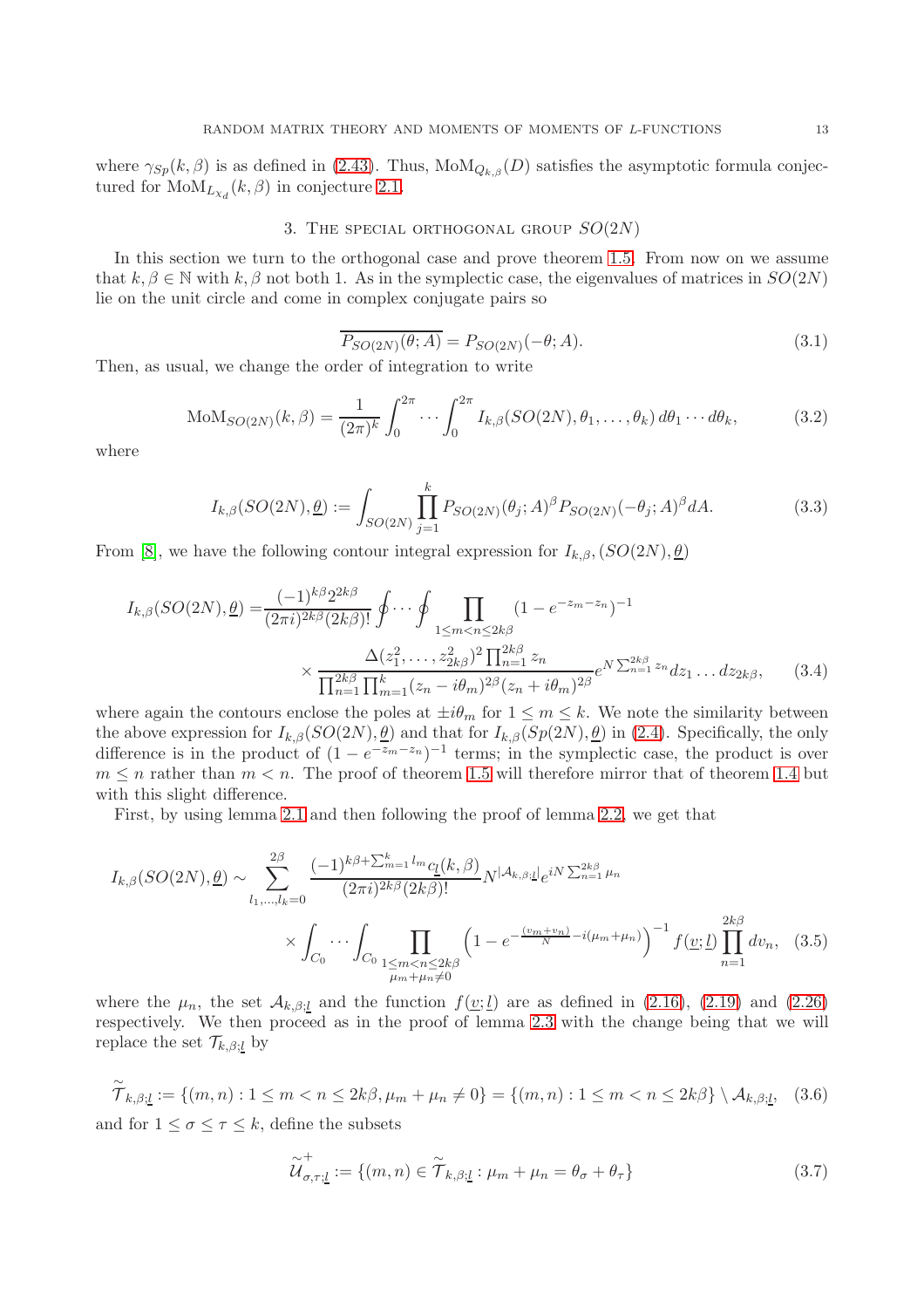$$
\widetilde{\mathcal{U}}_{\sigma,\tau;\underline{l}}^{-} := \{ (m,n) \in \widetilde{\mathcal{T}}_{k,\beta;\underline{l}} : \mu_m + \mu_n = -(\theta_{\sigma} + \theta_{\tau}) \},\tag{3.8}
$$

and

$$
\widetilde{\mathcal{V}}_{\sigma,\tau;\underline{l}}^{+} := \{ (m,n) \in \widetilde{\mathcal{T}}_{k,\beta;\underline{l}} : \mu_m + \mu_n = \theta_{\sigma} - \theta_{\tau} \}
$$
\n(3.9)

$$
\widetilde{\mathcal{V}}_{\sigma,\tau;\underline{l}}^- := \{ (m,n) \in \widetilde{\mathcal{T}}_{k,\beta;\underline{l}} : \mu_m + \mu_n = -(\theta_\sigma - \theta_\tau) \}. \tag{3.10}
$$

After making the same change of variables  $t_m = N\theta_m$ , the product of  $(1 - e^{-z_m - z_n})^{-1}$  terms will be

$$
\prod_{\substack{1 \le m < n \le 2k\beta \\ \mu_m + \mu_n \neq 0}} \left( 1 - e^{-\frac{(v_m + v_n)}{N} - i(\mu_m + \mu_n)} \right)^{-1}
$$
\n
$$
\sim \prod_{1 \le \sigma \le \tau \le k} \prod_{\substack{(m,n) \in \widetilde{\mathcal{U}}_{\sigma,\tau;\underline{l}} \\ (m,n) \in \widetilde{\mathcal{U}}_{\sigma,\tau;\underline{l}}}} \frac{N}{v_m + v_n + i(t_\sigma + t_\tau)} \prod_{\substack{(m,n) \in \widetilde{\mathcal{U}}_{\sigma,\tau;\underline{l}} \\ (m,n) \in \widetilde{\mathcal{V}}_{\sigma,\tau;\underline{l}}}} \frac{N}{v_m + v_n - i(t_\sigma + t_\tau)}
$$
\n
$$
\times \prod_{\substack{(m,n) \in \widetilde{\mathcal{V}}_{\sigma,\tau;\underline{l}} \\ (m,n) \in \widetilde{\mathcal{V}}_{\sigma,\tau;\underline{l}}}} \frac{N}{v_m + v_n - i(t_\sigma - t_\tau)}.
$$
\n(3.11)

The power of N coming from this product is

$$
|\widetilde{\mathcal{T}}_{k,\beta;\underline{l}}| = k\beta(2k\beta - 1) - |\mathcal{A}_{k,\beta;\underline{l}}|.
$$
\n(3.12)

Taking into account this difference, we see that in this case, we will obtain

<span id="page-13-1"></span>
$$
MoM_{SO(2N)}(k,\beta) \sim \gamma_{SO}(k,\beta)N^{k\beta(2k\beta-1)-k},\tag{3.13}
$$

where

<span id="page-13-0"></span>
$$
\gamma_{SO}(k,\beta) := \sum_{l_1,\dots,l_k=0}^{2\beta} \frac{(-1)^{k\beta + \sum_{m=1}^k l_m} c_l(k,\beta)}{(2\pi)^k (2\pi i)^{2k\beta} (2k\beta)!} \int_{C_0} \cdots \int_{C_0} f(\underline{v};\underline{l}) \Omega_{k,\beta}(\underline{v};\underline{l}) \prod_{n=1}^{2k\beta} dv_n, \tag{3.14}
$$

and

$$
\Omega_{k,\beta}(\underline{v};\underline{l})
$$
\n
$$
:= \int_0^\infty \cdots \int_0^\infty \frac{e^{2i \sum_{m=1}^k (l_m - \beta)t_m}}{\prod_{1 \le \sigma \le \tau \le k} \prod_{(m,n) \in \widetilde{\mathcal{U}}_{\sigma,\tau;\underline{l}}} (v_m + v_n + i(t_\sigma + t_\tau)) \prod_{(m,n) \in \widetilde{\mathcal{U}}_{\sigma,\tau;\underline{l}}} (v_m + v_n - i(t_\sigma + t_\tau))}
$$
\n
$$
\times \frac{dt_1 \cdots dt_k}{\prod_{(m,n) \in \widetilde{\mathcal{V}}_{\sigma,\tau;\underline{l}}} (v_m + v_n + i(t_\sigma - t_\tau)) \prod_{(m,n) \in \widetilde{\mathcal{V}}_{\sigma,\tau;\underline{l}}} (v_m + v_n - i(t_\sigma - t_\tau))}.
$$
\n(3.15)

Finally, comparing the asymptotic formula [\(3.13\)](#page-13-1) to the result of theorem [1.3](#page-1-2) shows that  $\gamma_{SO}(k,\beta) = \mathfrak{c}_{SO}(k,\beta) > 0$  which completes the proof of theorem [1.5.](#page-2-3)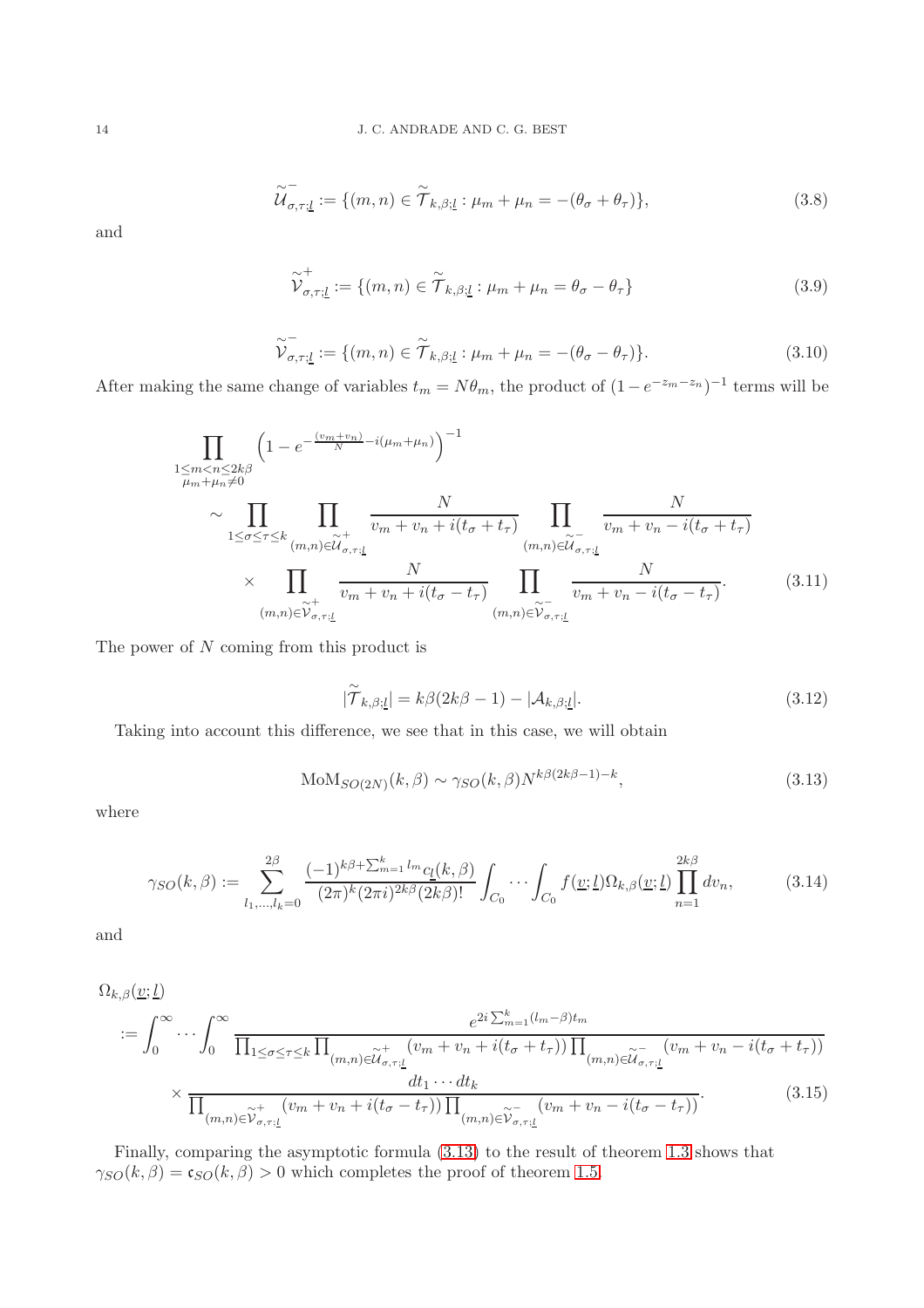3.1. An orthogonal family of L-functions. An example of a family of L-functions with orthogonal symmetry is the family of quadratic twists of an elliptic curve  $L$ -function. Let  $E$  be an elliptic curve defined over  $\mathbb Q$  with conductor M. The L-function attached to E is defined for Re(s) > 1 by

$$
L_E(s) = \sum_{n=1}^{\infty} \frac{a_n}{n^{s+1/2}} = \prod_{p \mid M} (1 - a_p p^{-s - \frac{1}{2}})^{-1} \prod_{p \nmid M} (1 - a_p p^{-s - \frac{1}{2}} + p^{-2s})^{-1} := \prod_p \mathcal{L}_p(p^{-s}), \tag{3.16}
$$

where the  $a_p$  are related to the number of points on the reduction of E mod p.  $L_E(s)$  can be analytically continued to C and satisfies the functional equation

$$
L_E(s) = w_E Y(s) L_E(1 - s), \tag{3.17}
$$

where  $w_E = \pm 1$  is the sign of the functional equation and

$$
Y(s) = \left(\frac{\sqrt{M}}{2\pi}\right)^{1-2s} \Gamma\left(\frac{3}{2} - s\right) \Gamma\left(\frac{1}{2} + s\right)^{-1}.
$$
 (3.18)

For d a fundamental discriminant with  $(d, M) = 1$ , the twist of  $L_E(s)$  by the quadratic character  $\chi_d(n)=(\frac{d}{n})$  is

$$
L_E(s, \chi_d) = \sum_{n=1}^{\infty} \frac{a_n \chi_d(n)}{n^{s+1/2}}.
$$
\n(3.19)

These twisted L-functions can also be analytically continued to  $\mathbb C$  and they satisfy the functional equation

$$
L_E(s, \chi_d) = w_E \chi_d(-M) Y_d(s) L_E(1 - s, \chi_d), \tag{3.20}
$$

where  $Y_d(s) = |d|^{1-2s}Y(s)$ . The set of  $L_E(s, \chi_d)$  for which the sign  $w_E\chi_d(-M)$  of the functional equation equals +1 forms a family with even orthogonal symmetry and so we use the special orthogonal group  $SO(2N)$  for comparison.

The moments of moments of this family are defined as

$$
M o M_{L_E}(k, \beta) = \frac{1}{D^*} \sum_{\substack{|d| \le D \\ w_E \chi_d(-M) = 1}} \left( \frac{1}{2\pi} \int_0^{2\pi} L_E(\frac{1}{2} + i\theta, \chi_d)^{2\beta} d\theta \right)^k, \tag{3.21}
$$

where the sum is only over fundamental discriminants and  $D^*$  is the number of terms in the sum. The conjecture made in [\[7\]](#page-16-11) for this family, based on theorem [1.3,](#page-1-2) is

<span id="page-14-0"></span>Conjecture 3.1 (Bailey-Keating [\[7\]](#page-16-11)). For  $k, \beta \in \mathbb{N}$  and  $k, \beta$  not both 1, as  $D \to \infty$ ,

$$
MoM_{L_E}(k, \beta) = \xi(k, \beta)\mathfrak{c}_{SO}(k, \beta)(\log D)^{k\beta(2k\beta - 1) - k}\big(1 + O_{k, \beta}\big(\log^{-1} D\big)\big),\tag{3.22}
$$

where  $c_{SO}(k, \beta)$  corresponds to the leading order coefficient in [\(1.9\)](#page-1-5) and  $\xi(k, \beta)$  contains the arithmetic information.

Once again, we can change the order of integration and summation to write

$$
MoM_{L_E}(k, \beta) = \frac{1}{(2\pi)^k} \int_0^{2\pi} \cdots \int_0^{2\pi} \frac{1}{D^*} \sum_{\substack{|d| \le D \\ w \in \chi_d(-M)=1}}^{\infty} \prod_{m=1}^k L_E(\frac{1}{2} + i\theta_m, \chi_d)^{2\beta} d\theta_1 \cdots d\theta_k, \tag{3.23}
$$

and we have the following conjecture of [\[9\]](#page-16-12) for the shifted moments in the integrand.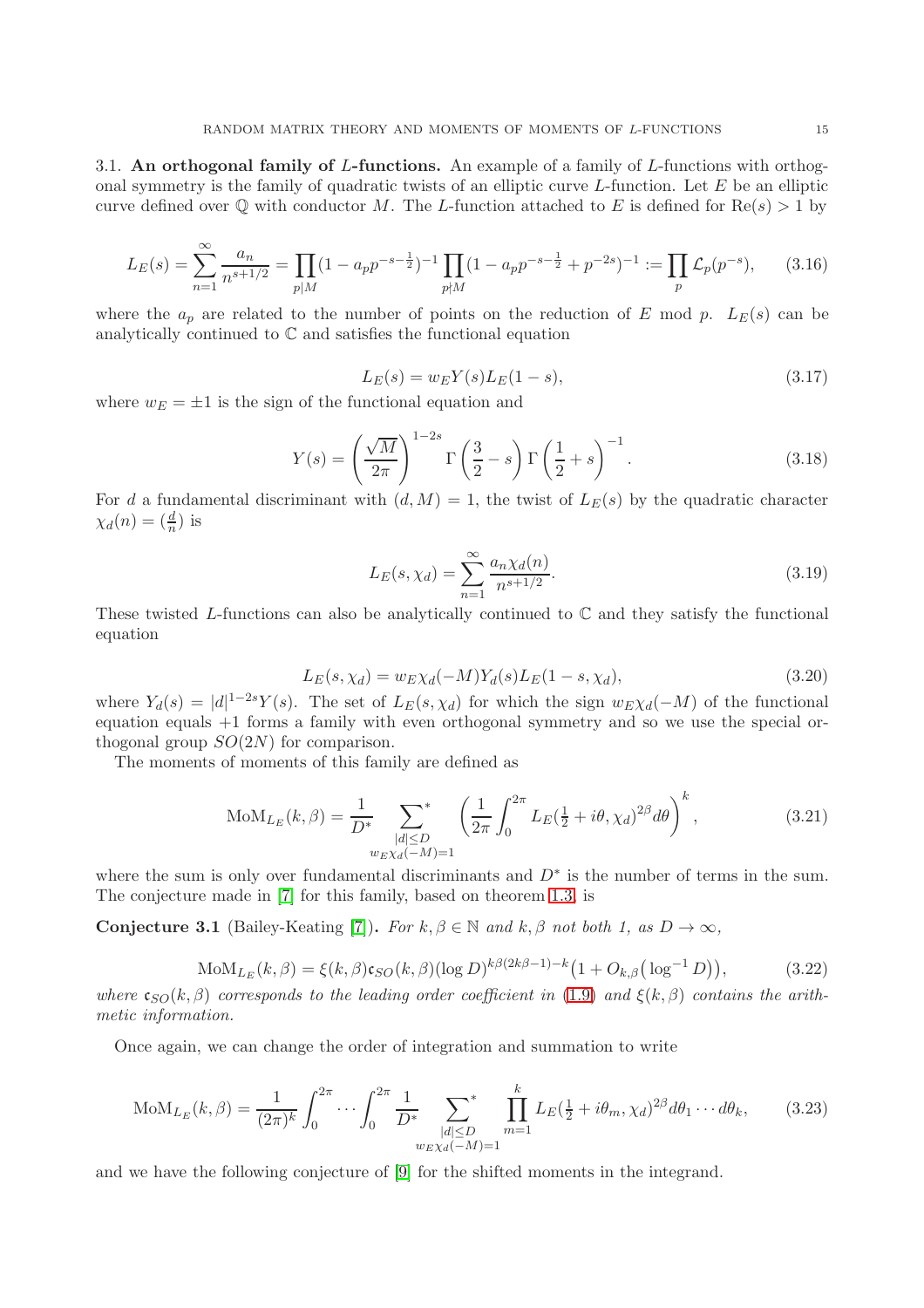**Conjecture 3.2** (Conrey et al. [\[9\]](#page-16-12)). Let  $k, \beta \in \mathbb{N}$  and let  $\underline{\theta} = (\theta_1, \dots, \theta_k) \in \mathbb{R}^k$ . Then,

$$
\frac{1}{D^*} \sum_{\substack{|d| \le D \\ w \in \chi_d(-M)=1}}^{\infty} \prod_{m=1}^k L_E(\frac{1}{2} + i\theta_m, \chi_d)^{2\beta} = \frac{1}{D^*} \sum_{\substack{|d| \le D \\ w \in \chi_d(-M)=1}}^{\infty} \prod_{m=1}^k Y_d(\frac{1}{2} + i\theta_m)^{\beta} \Upsilon_{k,\beta}(\log |d|, \underline{\theta}) + O(D^{-\delta}),
$$
\n(3.24)

for some  $\delta > 0$ , where

$$
\Upsilon_{k,\beta}(x,\underline{\theta}) = \frac{(-1)^{k\beta} 2^{2k\beta}}{(2\pi i)^{2k\beta} (2k\beta)!}
$$
  
 
$$
\times \oint \cdots \oint \frac{H(z_1,\ldots,z_{2k\beta})\Delta(z_1^2,\ldots,z_{2k\beta}^2)^2 \prod_{n=1}^{2k\beta} z_n}{\prod_{n=1}^{2k\beta} \prod_{m=1}^k (z_n - i\theta_m)^{2\beta} (z_n + i\theta_m)^{2\beta}} e^{x \sum_{n=1}^{2k\beta} z_n} dz_1 \ldots dz_{2k\beta}, \quad (3.25)
$$

in which the path of integration encloses the poles at  $\pm i\theta_m$  for  $1 \leq m \leq k$ . Also,

$$
H(z_1, \ldots, z_{2k\beta}) = B_{k\beta}(z_1, \ldots, z_{2k\beta}) \prod_{n=1}^{2k\beta} Y(\frac{1}{2} + z_n)^{-\frac{1}{2}} \prod_{1 \le m < n \le 2k\beta} \zeta(1 + z_m + z_n),\tag{3.26}
$$

where  $B_{k\beta}$  is the Euler product, absolutely convergent for  $|\text{Re}(z_n)| < 1/2$ , defined by

$$
B_{k\beta}(z_1, ..., z_{2k\beta}) = \prod_p \prod_{1 \le m < n \le 2k\beta} \left( 1 - \frac{1}{p^{1+z_m+z_n}} \right) \times \left( \frac{1}{2} \left( \prod_{n=1}^{2k\beta} \mathcal{L}_p \left( \frac{1}{p^{1/2+z_n}} \right) + \prod_{n=1}^{2k\beta} \mathcal{L}_p \left( \frac{-1}{p^{1/2+z_n}} \right) \right) + \frac{1}{p} \right) \left( 1 + \frac{1}{p} \right)^{-1} . \tag{3.27}
$$

Naturally, we define

$$
\text{MoM}_{\Upsilon_{k,\beta}}(D) := \frac{1}{(2\pi)^k} \int_0^{2\pi} \cdots \int_0^{2\pi} \frac{1}{D^*} \sum_{\substack{|d| \le D \\ w_E \chi_d(-M) = 1}}^{\infty} \prod_{m=1}^k Y_d(\frac{1}{2} + i\theta_m)^{\beta} \Upsilon_{k,\beta}(\log |d|, \underline{\theta}) d\theta_1 \cdots d\theta_k,
$$
\n(3.28)

which should approximate  $\text{MoM}_{L_E}(k, \beta)$  up to a power saving in D. Similarly to the symplectic case considered earlier, we can clearly see the similarity between the integral expressions for  $\Upsilon_{k,\beta}(x,\underline{\theta})$ above and  $I_{k,\beta}(SO(2N),\theta)$  in [\(3.4\)](#page-12-0). Hence, by following the proof of theorem [1.5](#page-2-3) and taking into account the arithmetic factors just as in the case of the quadratic Dirichlet L-functions, one can show that

$$
\text{MoM}_{\Upsilon_{k,\beta}}(D) \sim B_{k\beta}(0,\dots,0) \gamma_{SO}(k,\beta) \frac{1}{D^*} \sum_{\substack{|d| \leq D \\ w_{EXd}(-M)=1}}^{\infty} (\log |d|)^{k\beta(2k\beta-1)-k}
$$
  
= 
$$
B_{k\beta}(0,\dots,0) \gamma_{SO}(k,\beta) (\log D)^{k\beta(2k\beta-1)-k} \left(1 + O(\log^{-1} D)\right), \tag{3.29}
$$

where  $\gamma_{SO}(k,\beta)$  is as defined in [\(3.14\)](#page-13-0). Therefore, conjecture [3.1](#page-14-0) also follows from the shifted moment conjecture of [\[9\]](#page-16-12).

Acknowledgment. The first author is grateful to the Leverhulme Trust (RPG-2017-320) for the support through the research project grant "Moments of L-functions in Function Fields and Random